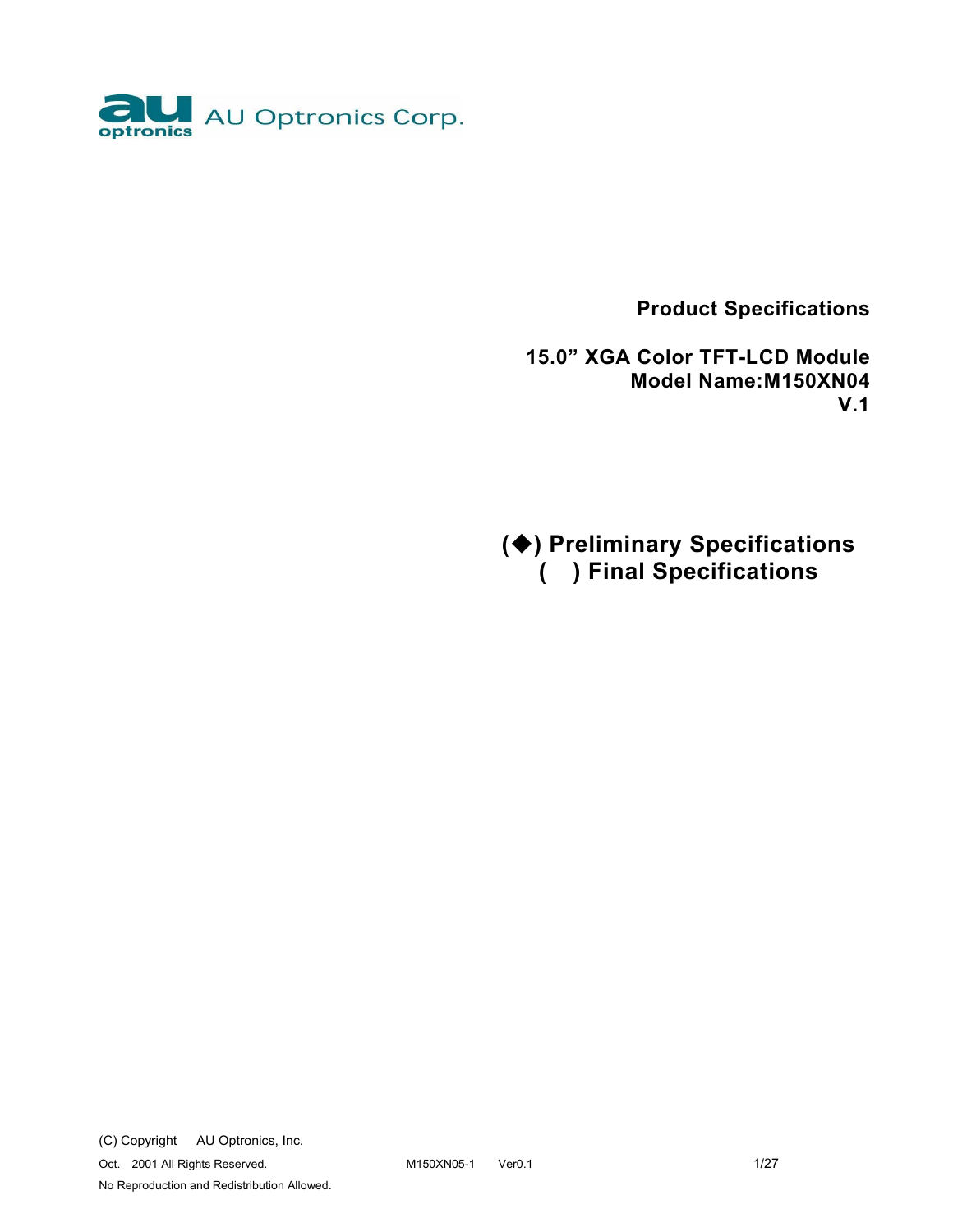# **i Contents**

## **1.0 Handling Precautions**

### **2.0 General Description**

 2.1 Display Characteristics 2.2 Functional Block Diagram

### **3.0 Absolute Maximum Ratings**

### **4.0 Optical Characteristics**

4.1 Signal for Lamp connector

4.2 Parameter guideline for CCFL Inverter

#### **5.0 Signal Interface**

- 5.1 Module Interface Connectors
- 5.2 Module Connector Pin Configuration
- 5.3 Backlight Connectors

5.4 Backlight Connector Pin Configuration

- 5.5 Signal Electrical Characteristics
- 5.6 Interface Timings Characteristics
- 5.7 Interface Timing Definition

## **6.0 Pixel format image**

### **7.0 Power Consumption**

### **8.0 Power ON/OFF Sequence**

#### **9.0 Backlight Characteristics**

9.1 Signal for Lamp connector

9.2 Parameter guide line for CCFL Inverter

### **10.0 Label, Vibration, Shock, and Drop**

10.1 Label 10.2 Vibration & Shock

 10.2.1 Vibration Test Spec 10.2.2 Shock Test Spec

10.3 Drop

#### **11.0 Environment**

11.1 Temperature and Humidity 11.1.1 Operating Conditions 11.1.2 Shipping Conditions 11.2 Atmospheric Pressure 11.3 Thermal Shock

#### **12.0 Reliability**

 12.1 Failure criteria 12.2 Failure rate 12.2.1 Usage 12.2.2 Components de-rating 12.3 CCFL life 12.4 ON/OFF cycle

### **13.0 Safety**

(C) Copyright AU Optronics, Inc.

No Reproduction and Redistribution Allowed.

Oct. 2001 All Rights Reserved. M150XN05-1 Ver0.1 2/27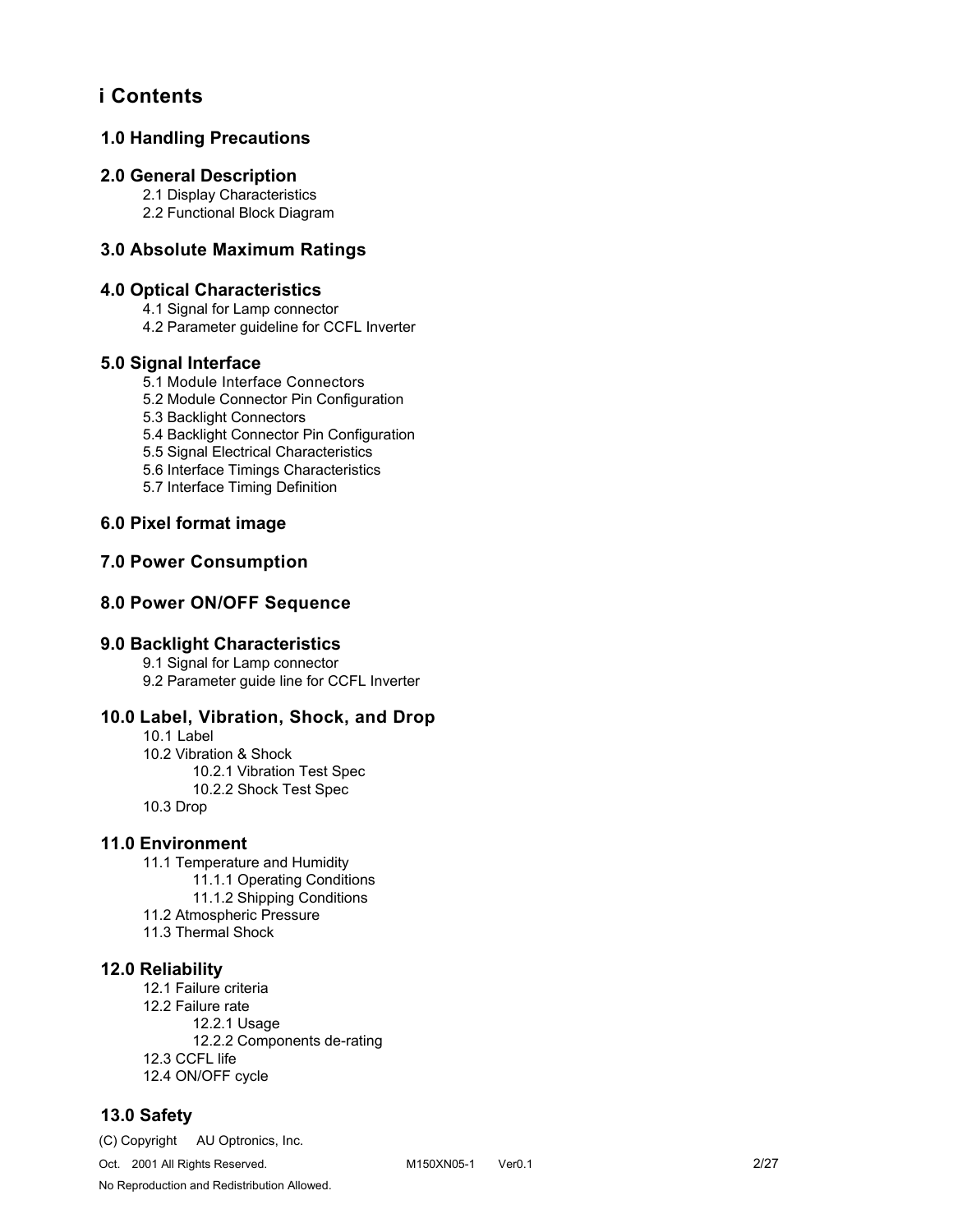- 13.1 Sharp edge requirement
- 13.2 Material
	- 13.2.1 Toxicity
	- 13.2.2 Flammability
- 13.3 Capacitors
- 13.4 Hazardous voltage

## **14.0 Other requirements**

- 14.1 Smoke free design
- 14.2 National test lab requirement

## **15.0 Packing dimension**

## **16.0 Mechanical Characteristics**

# **ii Record of Revision**

| Version and Date Page |     | <b>Old description</b>            | <b>INew Description</b> | lRemark |
|-----------------------|-----|-----------------------------------|-------------------------|---------|
| 0.12002/01/30         | All | <b>First Edition for Customer</b> | All                     |         |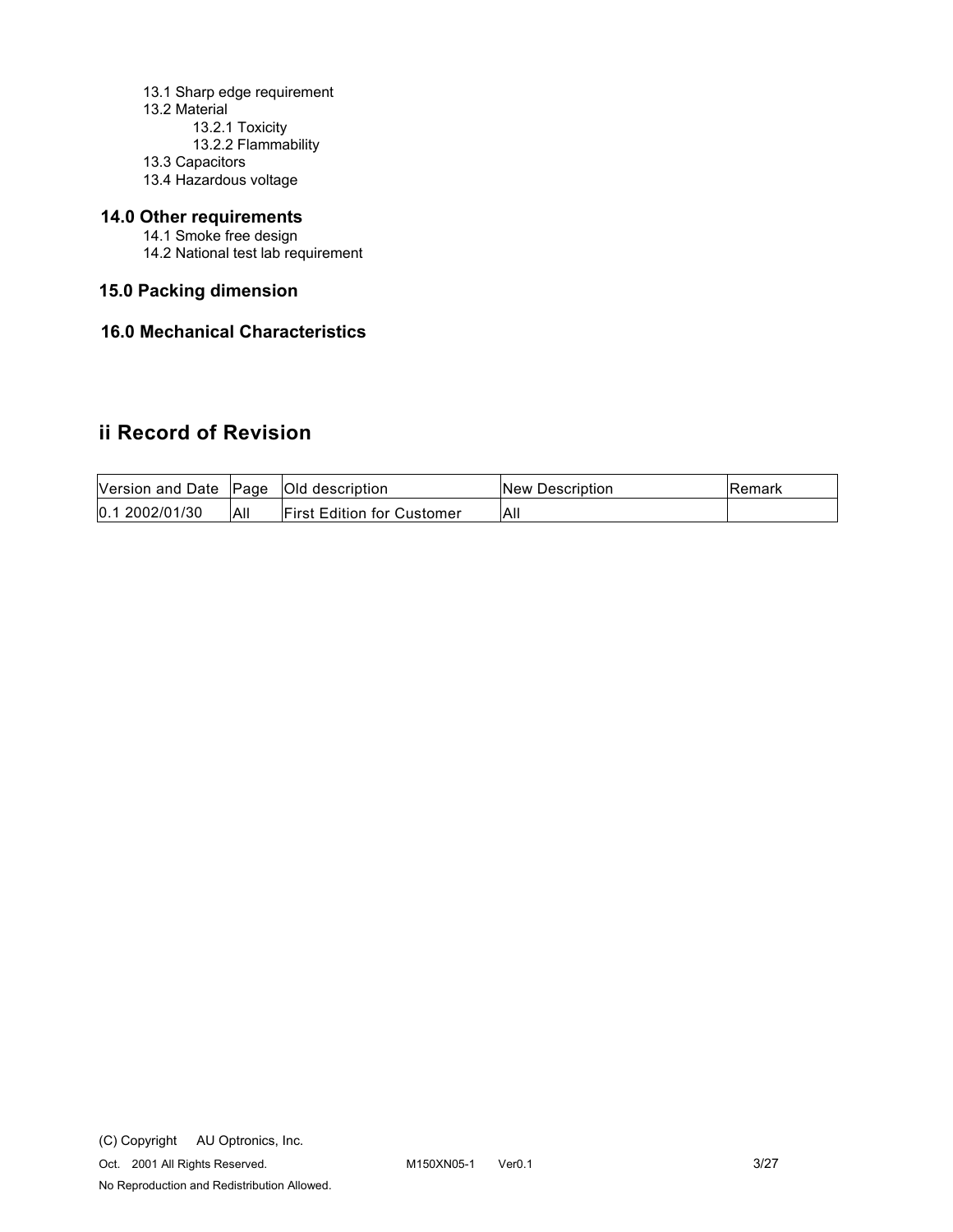# **1.0 Handling Precautions**

- 1) Since front polarizer is easily damaged, pay attention not to scratch it.
- 2) Be sure to turn off power supply when inserting or disconnecting from input connector.
- 3) Wipe off water drop immediately. Long contact with water may cause discoloration or spots.
- 4) When the panel surface is soiled, wipe it with absorbent cotton or other soft cloth.
- 5) Since the panel is made of glass, it may break or crack if dropped or bumped on hard surface.
- 6) Since CMOS LSI is used in this module, take care of static electricity and insure human earth when handling.
- 7) Do not open nor modify the Module Assembly.
- 8) Do not press the reflector sheet at the back of the module to any directions.
- 9) In case if a Module has to be put back into the packing container slot after once it was taken out from the container, do not press the center of the CCFL Reflector edge. Instead, press at the far ends of the CFL Reflector edge softly. Otherwise the TFT Module may be damaged.
- 10) At the insertion or removal of the Signal Interface Connector, be sure not to rotate nor tilt the Interface Connector of the TFT Module.
- 11) After installation of the TFT Module into an enclosure (LCD monitor housing, for example), do not twist nor bend the TFT Module even momentary. At designing the enclosure, it should be taken into consideration that no bending/twisting forces are applied to the TFT Module from outside. Otherwise the TFT Module may be damaged.
- 12) Cold cathode fluorescent lamp in LCD contains a small amount of mercury. Please follow local ordinances or regulations for disposal.
- 13) Small amount of materials having no flammability grade is used in the LCD module. The LCD module should be supplied by power complied with requirements of Limited Power Source(2.11, IEC60950 or UL1950), or be applied exemption.
- 14) The LCD module is designed so that the CFL in it is supplied by Limited Current Circuit(2.4, IEC60950 or UL1950). Do not connect the CFL in Hazardous Voltage Circuit.

# **2.0 General Description**

(C) Copyright AU Optronics, Inc.

Oct. 2001 All Rights Reserved. M150XN05-1 Ver0.1 4/27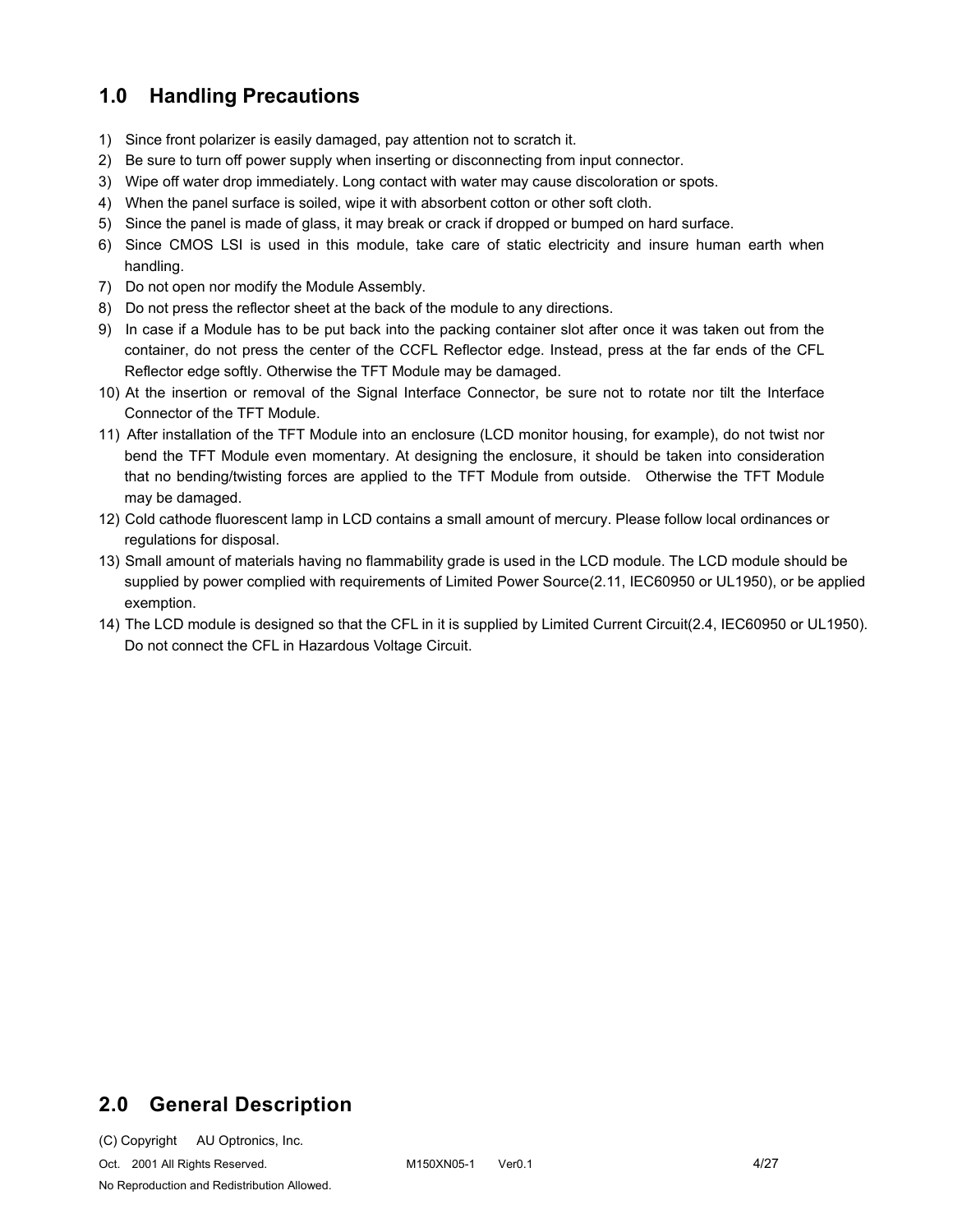This specification applies to the 15.0 inch Color TFT-LCD Module M150XN05. The display supports the XGA (1024(H) x 768(V)) screen format and 262,144 colors (RGB 6-bits data). All input signals are 2 Channel TTL interface compatible. This module does not contain an inverter card for backlight.

## **Features**

- -XGA 1024(H) x 768(V) resolution -4 CCFLs (Cold cathode Fluorescent Lamp)
- -High contrast ratio, high aperture ratio
- -Wide viewing angle
- -High speed response
- -Low power consumption

# **Application**

Desktop monitors

## **2.1 Display Characteristics**

The following items are characteristics summary on the table under 25  $^{\circ}$ C condition:

| <b>ITEMS</b>                  | Unit                           | <b>SPECIFICATIONS</b>                          |
|-------------------------------|--------------------------------|------------------------------------------------|
| Screen diagonal               | <b>Imml</b>                    | 381 (15")                                      |
| Outline dimension             | Imml                           | 326 x 249.0 x 14.68(max)                       |
| Display Area                  | [mm]                           | 304.128 (H) x 228.096(38.1cm diagonal)         |
| Resolution                    |                                | 1024(R,G,B x 3) x 768                          |
| <b>Pixel Pitch</b>            | <b>Imml</b>                    | $0.297 \times 0.297$                           |
| Pixel Arrangement             |                                | R.G.B. Vertical Stripe                         |
| Display Mode                  |                                | TN mode, Normally White                        |
| Typical white Luminance.      | $\lceil \frac{cd}{m^2} \rceil$ | 450nit (typ) @6.5mA,500nit (typ) @8mA (note 1) |
| <b>Brightness uniformity</b>  |                                | 80% typ. (note 2)                              |
| Luminance uniformity          |                                | 1.7 max.(Note 3)                               |
| <b>Brightness variation</b>   |                                | 15% max.(note4)                                |
| Crosstalk (at 60Hz and 75 Hz) |                                | 1.2% max. (note 4)                             |
| <b>Contrast Ratio</b>         |                                | $400:1$ typ.                                   |
| <b>Support Colors</b>         |                                | 262,144 colors (6-bit for R,G,B)               |
| Chromaticity(CIE1931)         |                                | 0.313                                          |
| White-x                       |                                |                                                |
| White-y                       |                                | 0.329                                          |
| <b>Color Gamut</b>            |                                | 60% typ., of NTSC coverage                     |
| Viewing angle                 |                                | 75(left), 75(right), 70(up), 70(down)          |
| Response Time                 | [msec]                         | 16ms typ. $(Tr + Tf)$                          |
| Nominal Input Voltage VDD     | [Volt]                         | $+3.3V$                                        |
| <b>Power Consumption</b>      | [Watt]                         |                                                |
| (VDD line + CCFL line)        |                                |                                                |
| <b>Electrical Interface</b>   |                                | TTL 2 port                                     |
| Frame rate                    | [Hz]                           | 60Hz typ., 75Hz max.                           |
| Weight                        | [Grams]                        | 1350 typ.                                      |
| Mounting method               |                                | Side mounting                                  |
| Surface treatment             |                                | Anti-glare, hard coating (3H)                  |
| Temperature Range             |                                |                                                |
| Operating                     | $\lceil{^{\circ}C}\rceil$      | 0 to $+50$                                     |

(C) Copyright AU Optronics, Inc.

No Reproduction and Redistribution Allowed.

Oct. 2001 All Rights Reserved. M150XN05-1 Ver0.1 5/27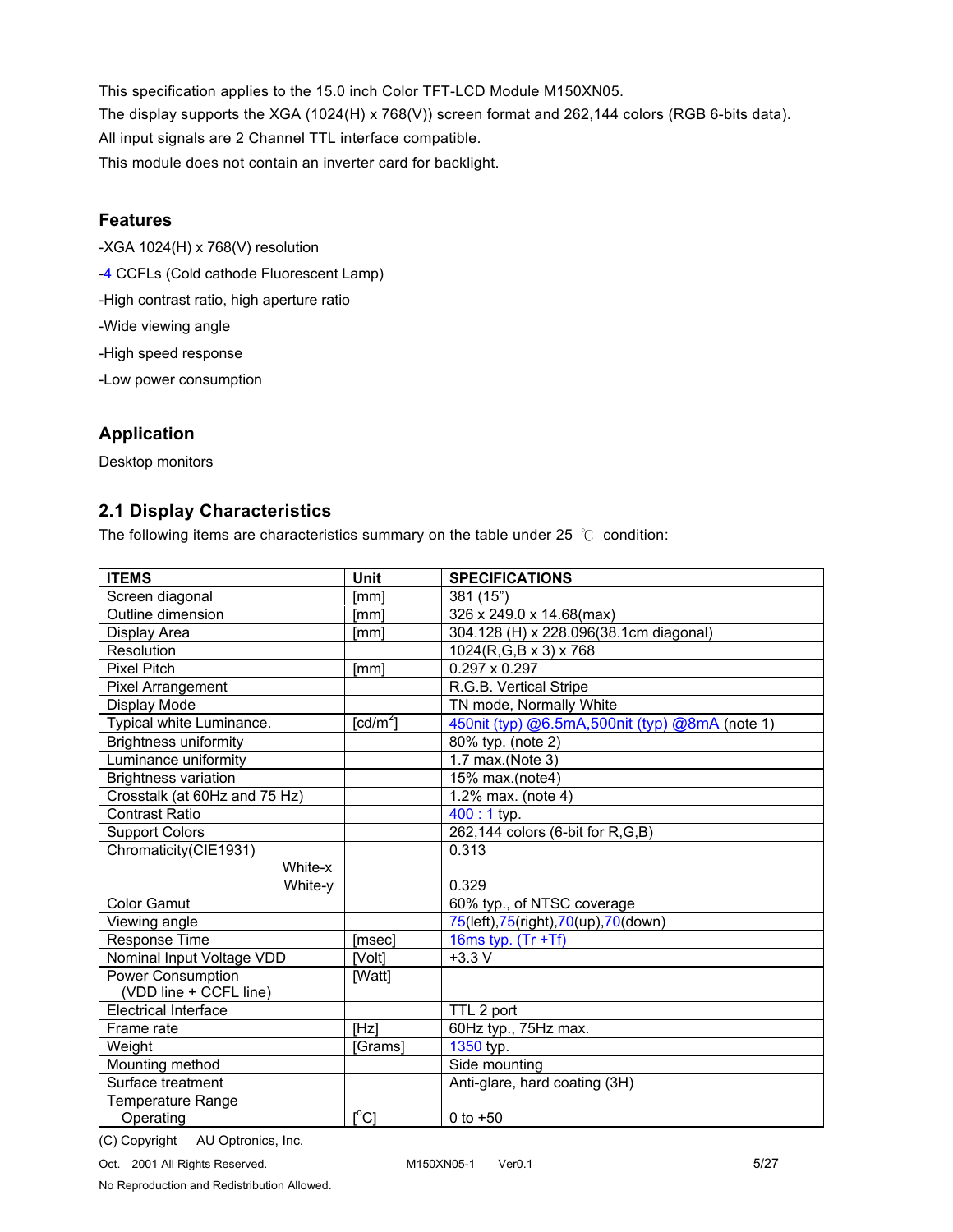

Note 1: Brightness is measured at the center point of brightness value with all pixels displaying white.



 Unit: percentage of dimension of display area

Note 2: Brightness uniformity of these 9 points is defined as below:

(Min. brightness / Max. brightness) x 100%

(C) Copyright AU Optronics, Inc.

Oct. 2001 All Rights Reserved. M150XN05-1 Ver0.1 6/27

Note 3: TCO '99 Certification Requirements and test methods for environmental labeling of Display Report No. 2 defines Luminance uniformity as below: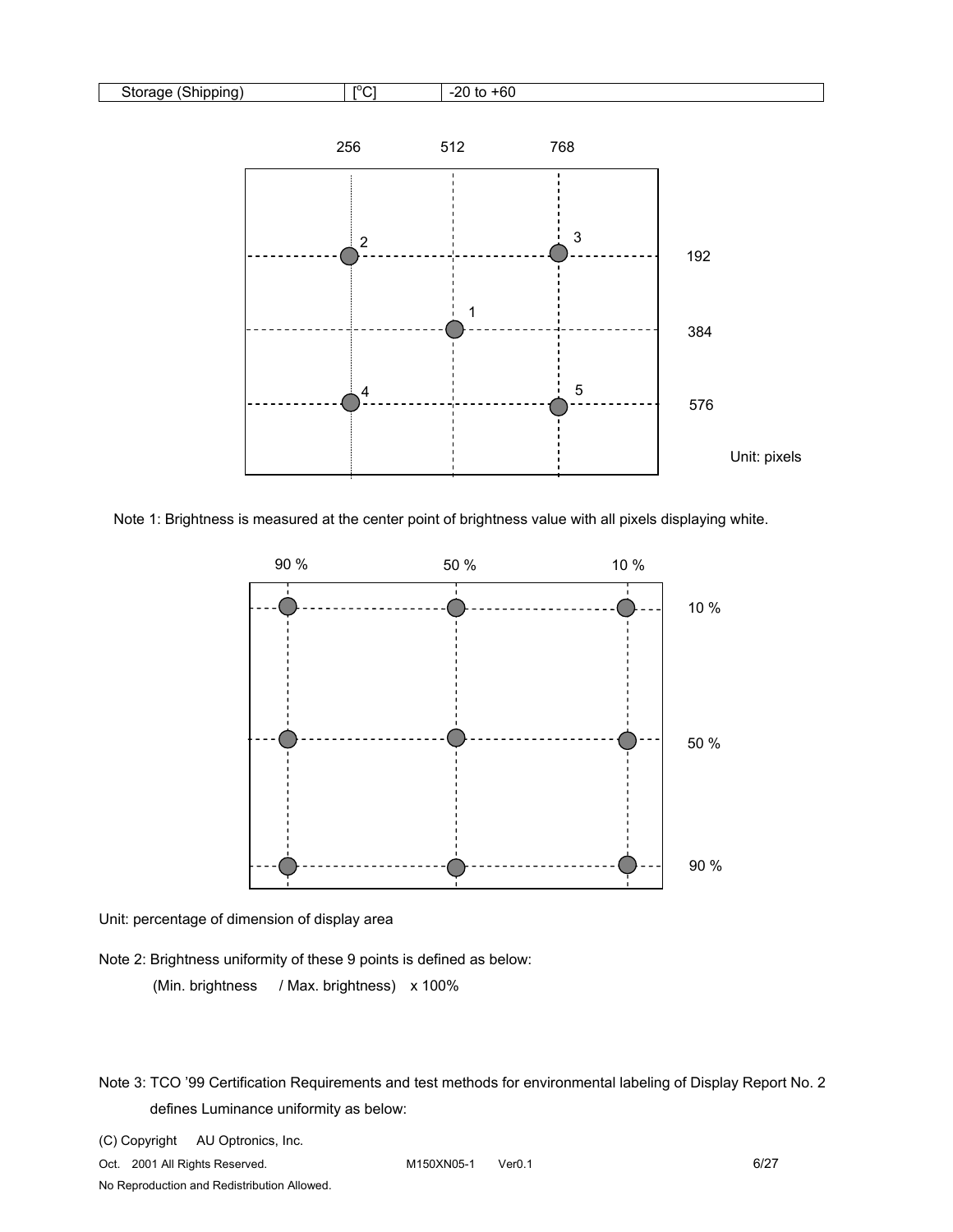((Lmax,+30deg. / Lmin,+30deg.) + (Lmax,-30deg. / Lmin,-30deg.)) / 2



Unit: percentage of dimension of display area

 $l L_A-L_A'$  l /  $L_A$  x 100%= 1.2% max.,  $L_A$  and  $L_B$  are brightness at location A and B  $l L_B-L_B$ '  $l / L_B$  x 100%= 1.2% max.,  $L_{A'}$  and  $L_{B'}$  are brightness at location A' and B'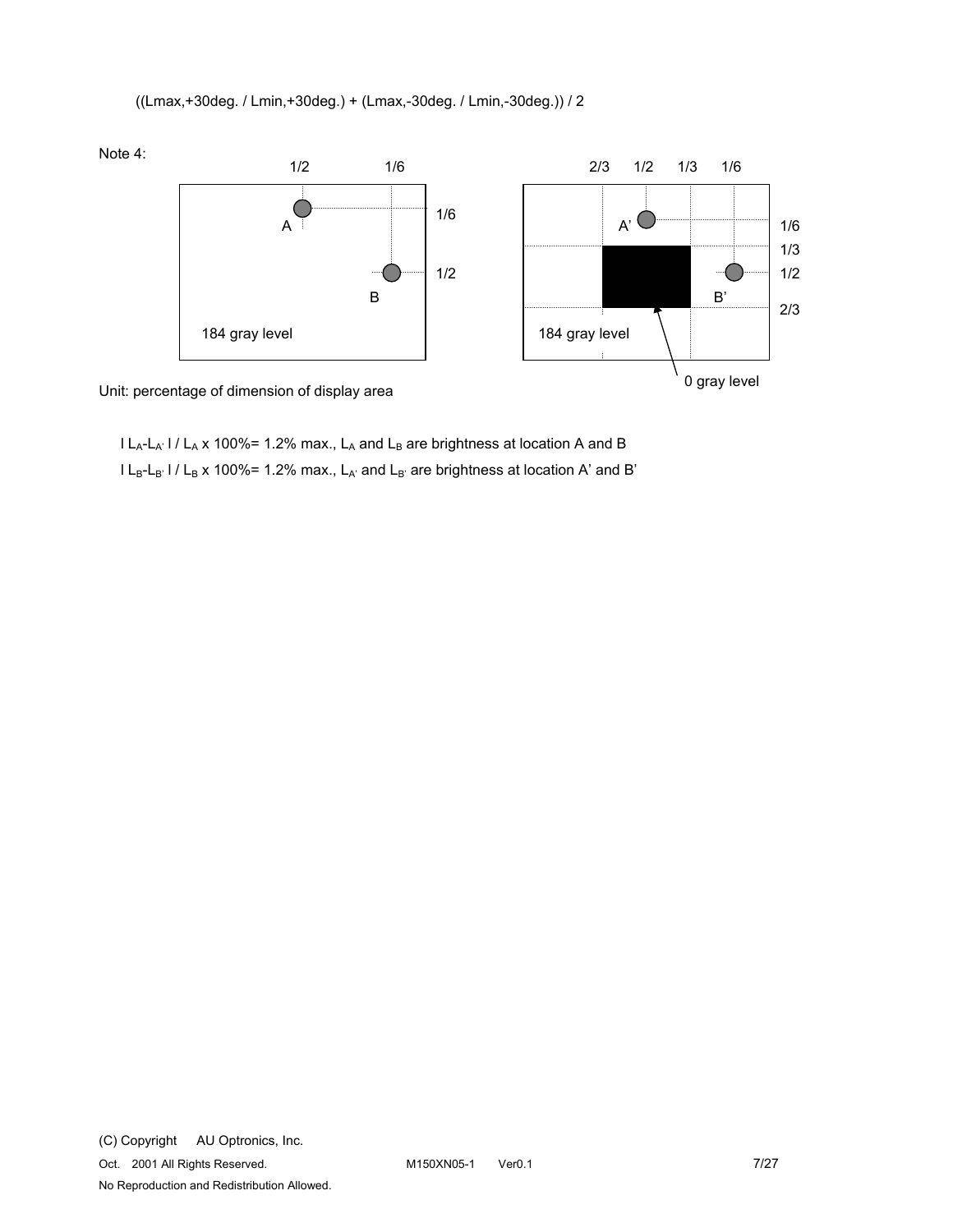## **2.2 Functional Block Diagram**

The following diagram shows the functional block of 15.0 inches Color TFT-LCD Module:

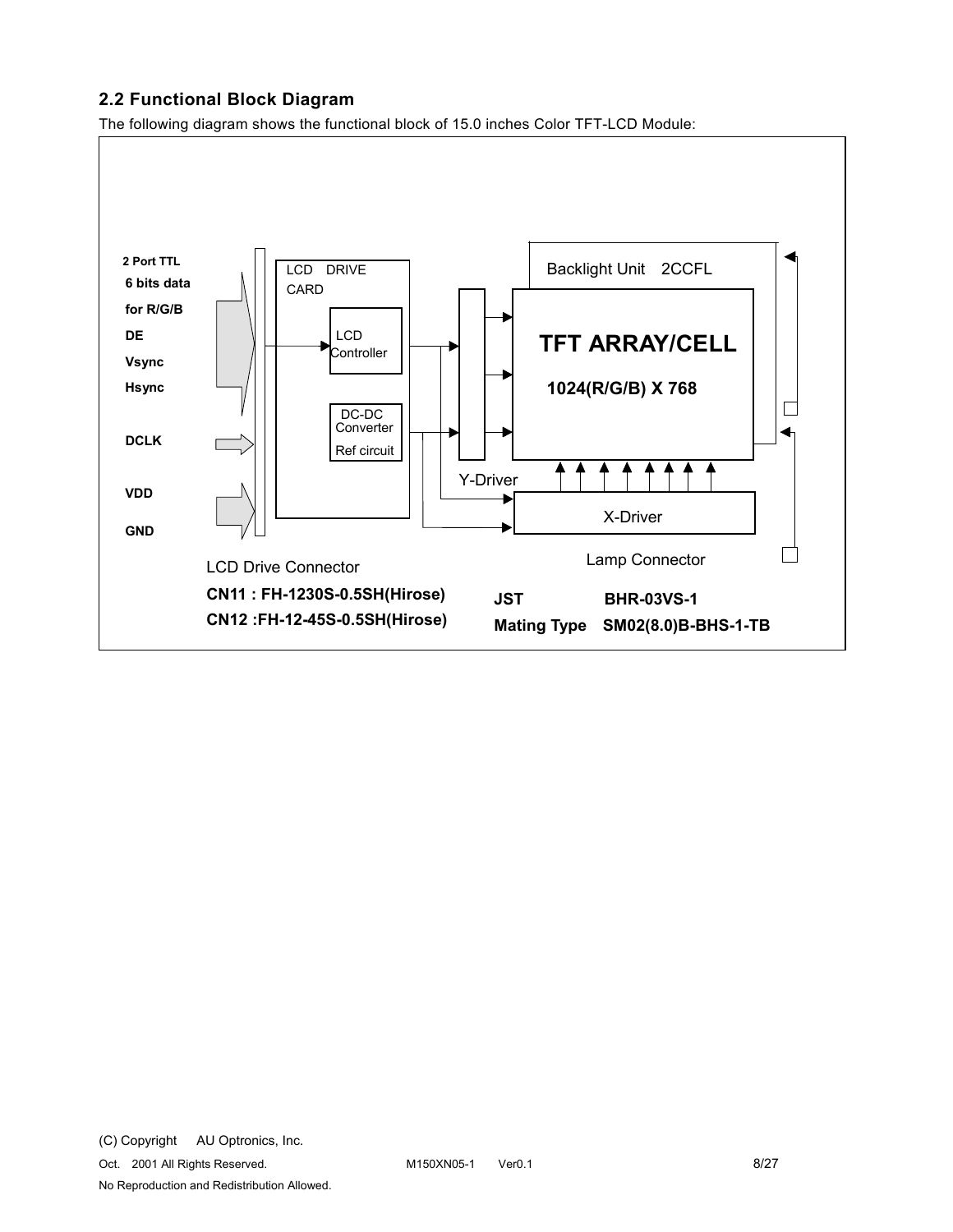# **3.0 Absolute Maximum Ratings**

| <b>Item</b>                         | Symbol       | Min    | <b>Max</b>     | Unit                                    | <b>Conditions</b> |
|-------------------------------------|--------------|--------|----------------|-----------------------------------------|-------------------|
| Logic/LCD Drive Voltage             | VDD          | $-0.3$ | $+3.6$         | [Volt]                                  |                   |
| Input Voltage of Signal             | Vin          | $-0.3$ | $VDD+0.3$      | [Volt]                                  |                   |
| <b>CCFL Inrush current</b>          | <b>ICFLL</b> |        | 20             | [mA]                                    | Note 1            |
| <b>CCFL Current</b>                 | <b>ICFL</b>  |        | 8.0            | [mA] rms                                |                   |
| <b>CCFL Ignition Voltage</b>        | Vs           |        | 1,400          | <b>Vrms</b>                             | Note 1            |
| <b>Operating Temperature</b>        | TOP          | 0      | $+50$          | I°C1                                    | Note 2            |
| <b>Operating Humidity</b>           | <b>HOP</b>   | 20     | 85             | I%RH1                                   | Note 2            |
| Storage Temperature                 | TST          | $-20$  | $+60$          | $\mathsf{I}^\circ\mathsf{C} \mathsf{I}$ | Note 2            |
| <b>Storage Humidity</b>             | <b>HST</b>   | 5      | 95             | I%RHI                                   | Note 2            |
| <b>Vibration</b>                    |              |        | $1.5/10 - 200$ | [G/HZ]                                  |                   |
| <b>Shock</b>                        |              |        | 50/20          | IG / msl                                | Half sine wave    |
| <b>Assured Torque at Side Mount</b> |              |        | 2.0            | [kgf.cm]                                |                   |
| <b>Re-screw</b>                     |              |        | 3              | [Times]                                 |                   |

Absolute maximum ratings of the module is as following:

#### **Note 1 : Duration = 50msec**

**Note 2 : Maximum Wet-Bulb should be 39**к **and No condensation.**

## **Wet bulb temperature chart**

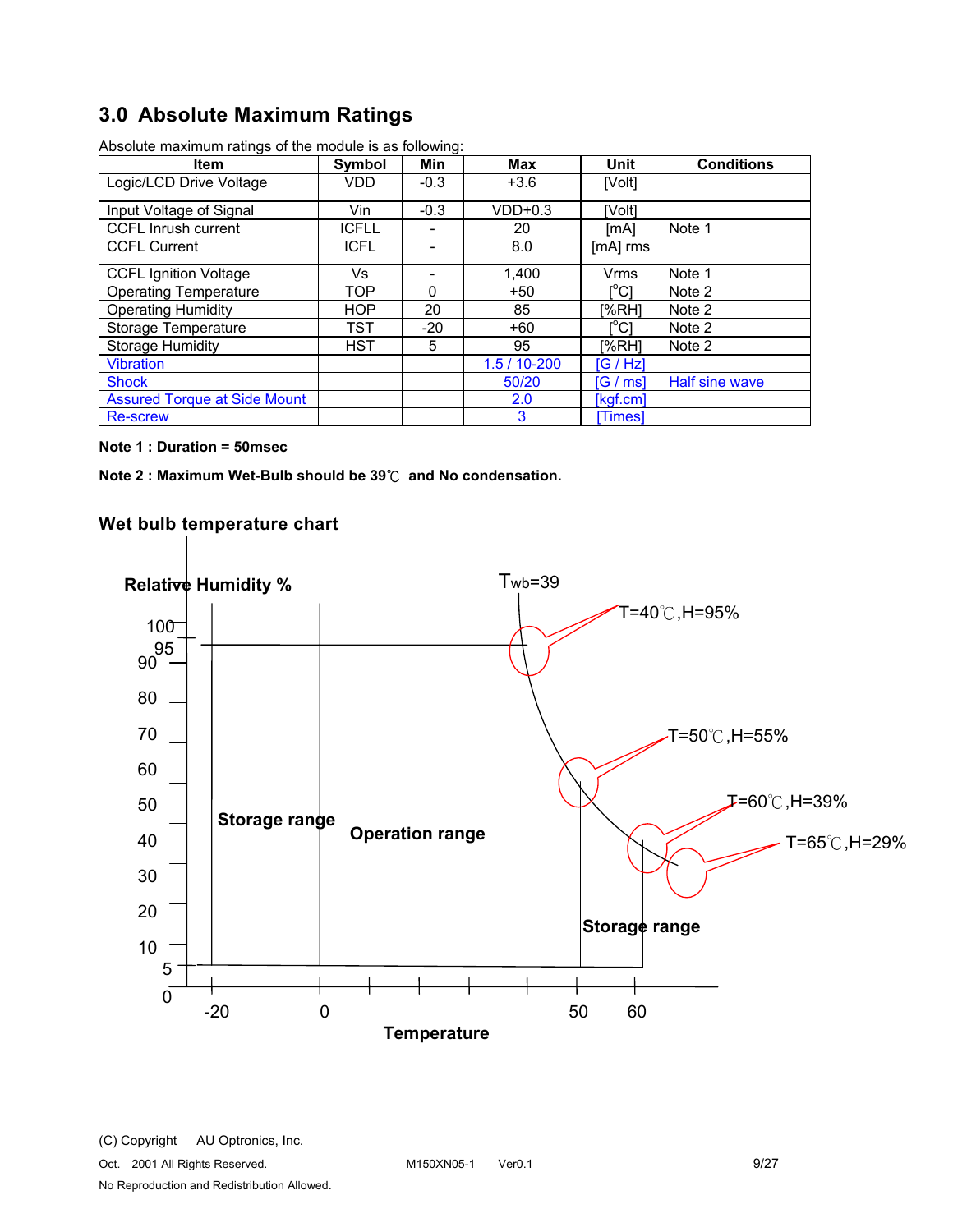# **4.0 Optical Characteristics**

The optical characteristics are measured under stable conditions at  $25^{\circ}$  (Room Temperature):

| Item                          | <b>Unit</b>          | <b>Conditions</b>                    | Min.                     | Typ.  | Max.  |
|-------------------------------|----------------------|--------------------------------------|--------------------------|-------|-------|
| Viewing Angle                 | [degree]             | Horizontal<br>(Right)                | 65                       | 75    |       |
|                               | [degree]             | $CR = 10$<br>(Left)                  | 65                       | 75    |       |
| <b>CR: Contrast Ratio</b>     | [degree]             | Vertical<br>(Upper)                  | 60                       | 70    |       |
|                               | [degree]             | $CR = 10$<br>(Lower)                 | 60                       | 70    |       |
| Contrast ratio                |                      | <b>Normal Direction</b>              | 300                      | 400   |       |
| Response Time(Note 1)         | [msec]               | Raising Time Ton<br>(10%-90%)        | $\overline{\phantom{a}}$ | 5     | 9     |
|                               | [msec]               | Falling Time Toff<br>$(90\% - 10\%)$ | $\overline{\phantom{a}}$ | 11    | 15    |
|                               | [msec]               | Raising + Falling                    |                          | 16    | 24    |
| Color / Chromaticity          |                      | Red x                                | 0.587                    | 0.617 | 0.647 |
| Coordinates (CIE)             |                      | Red y                                | 0.317                    | 0.347 | 0.377 |
|                               |                      | Green x                              | 0.260                    | 0.290 | 0.320 |
|                               |                      | Green y                              | 0.563                    | 0.593 | 0.623 |
|                               |                      | Blue x                               | 0.118                    | 0.148 | 0.178 |
|                               |                      | Blue y                               | 0.070                    | 0.100 | 0.130 |
| Color Coordinates (CIE) White |                      | White x                              | 0.283                    | 0.313 | 0.343 |
|                               |                      | White y                              | 0.299                    | 0.329 | 0.359 |
| <b>Brightness Uniformity</b>  | [%]                  |                                      | 75                       | 80    |       |
| White Luminance at CCFL 8.0mA | [cd/m <sup>2</sup> ] |                                      | 460                      | 500   |       |
| White Luminance at CCFL 6.5mA |                      |                                      | 410                      | 450   |       |
| Crosstalk (in 75Hz)           | [%]                  |                                      |                          |       | 1.2   |

Note 1: Definition of Response time:

The output signals of photodetector are measured when the input signals are changed from " Black" to " White" (falling time), and from "White" to " Black" (rising time), respectively. The response time interval between the 10% and 90% of amplitudes. Refer to figure as below.

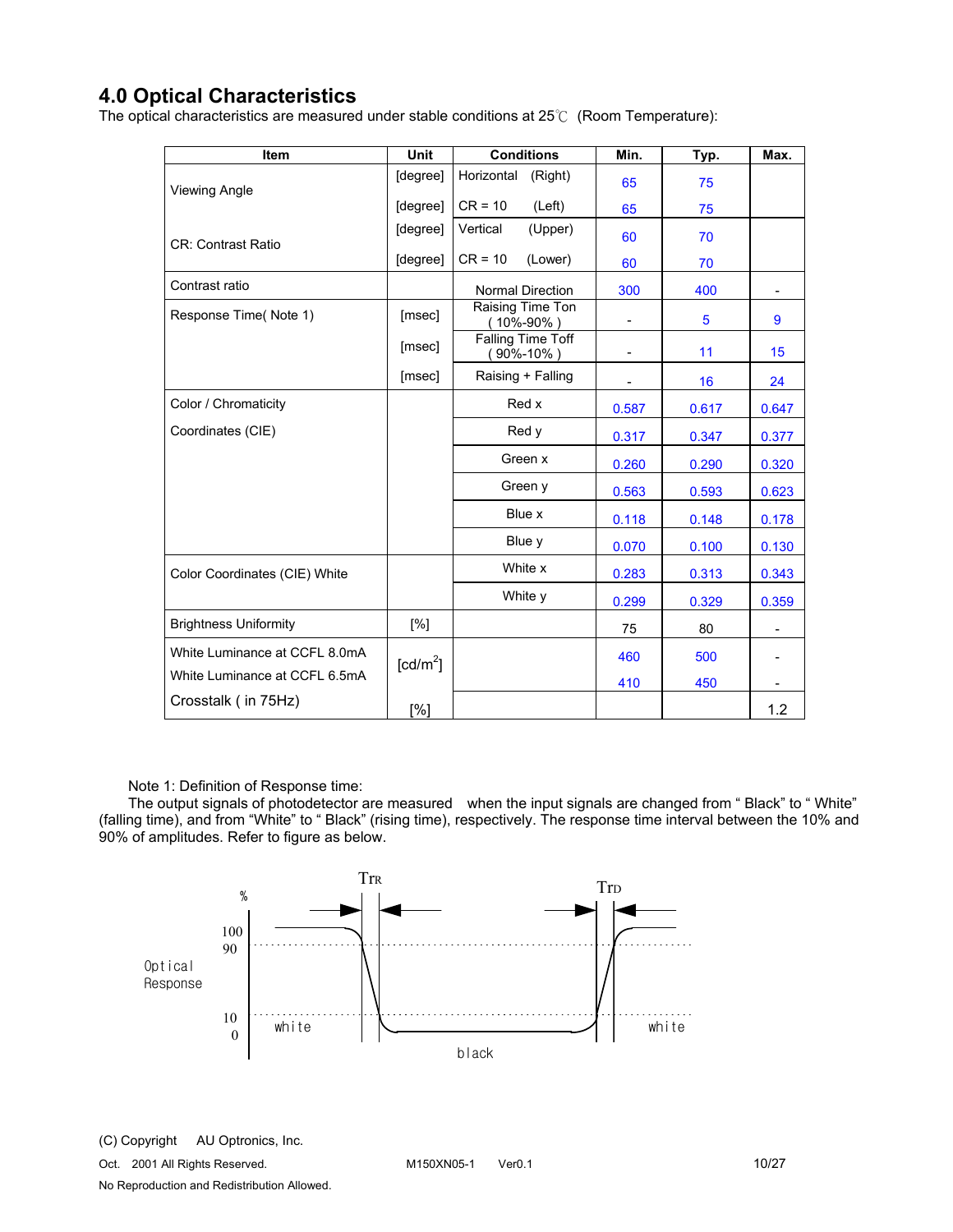# **5.0 Signal Interface**

## **5.1 Module Interface Connectors**

Physical interface is described as for the connector on module.

These connectors are capable of accommodating the following signals and will be following components

| <b>Connector Name</b>     | Interface Connector            |
|---------------------------|--------------------------------|
| <b>Manufacturer</b>       | Hirose or compatible           |
| <b>Type / Part Number</b> | CN11: FH-12-30S-0.5SH (Hirose) |
|                           | CN12: FH-12-45S-0.5SH (Hirose) |

# **5.2 Module Connector Pin Configuration**

| CN11: FH-12-30S-0.5SH (Hirose) |                 | CN12: FH-12-45S-0.5SH (Hirose) |                |                 |                     |
|--------------------------------|-----------------|--------------------------------|----------------|-----------------|---------------------|
|                                | Pin No. Symbol  | <b>Description</b>             | Pin No.        | Symbol          | <b>Description</b>  |
| $\mathbf 1$                    | <b>GND</b>      | ground                         | 1              | <b>GND</b>      | ground              |
| $\overline{\mathbf{c}}$        | BE <sub>5</sub> | Blue even data(MSB)            | $\overline{2}$ | <b>CLK</b>      | Data clock          |
| 3                              | BE4             | Blue even data                 | 3              | GND             | ground              |
| 4                              | BE3             | Blue even data                 | 4              | <b>DENA</b>     | Data enable         |
| 5                              | BE <sub>2</sub> | Blue even data                 | 5              | <b>GND</b>      | ground              |
| 6                              | <b>GND</b>      | ground                         | 6              | VD              | Vertical<br>sync    |
| $\overline{7}$                 | BE <sub>1</sub> | Blue even data                 | 7              | <b>GND</b>      | ground              |
| 8                              | BE <sub>0</sub> | Blue even data(LSB)            | 8              | HD              | Horizontal sync     |
| 9                              | <b>GND</b>      | ground                         | 9              | <b>GND</b>      | ground              |
| 10                             | <b>GND</b>      | ground                         | 10             | <b>GND</b>      | ground              |
| 11                             | <b>GND</b>      | ground                         | 11             | <b>GND</b>      | ground              |
| 12                             | GE5             | Green even data(MSB)           | 12             | BO <sub>5</sub> | Blue odd data(MSB)  |
| 13                             | GE4             | Green even data                | 13             | BO <sub>4</sub> | Blue odd data       |
| 14                             | GE3             | Green even data                | 14             | BO <sub>3</sub> | Blue odd data       |
| 15                             | GE <sub>2</sub> | Green even data                | 15             | BO <sub>2</sub> | Blue odd data       |
| 16                             | <b>GND</b>      | ground                         | 16             | <b>GND</b>      | ground              |
| 17                             | GE1             | Green even data                | 17             | BO <sub>1</sub> | Blue odd data       |
| 18                             | GE <sub>0</sub> | Green even data(LSB)           | 18             | BO <sub>0</sub> | Blue odd data(LSB)  |
| 19                             | <b>GND</b>      | ground                         | 19             | <b>GND</b>      | ground              |
| 20                             | <b>GND</b>      | ground                         | 20             | <b>GND</b>      | ground              |
| 21                             | GND             | ground                         | 21             | GND             | ground              |
| 22                             | RE <sub>5</sub> | Red even data(MSB)             | 22             | BO <sub>5</sub> | Green odd data(MSB) |
| 23                             | RE4             | Red even data                  | 23             | BO <sub>4</sub> | Green odd data      |
| 24                             | RE3             | Red even data                  | 24             | BO <sub>3</sub> | Green odd data      |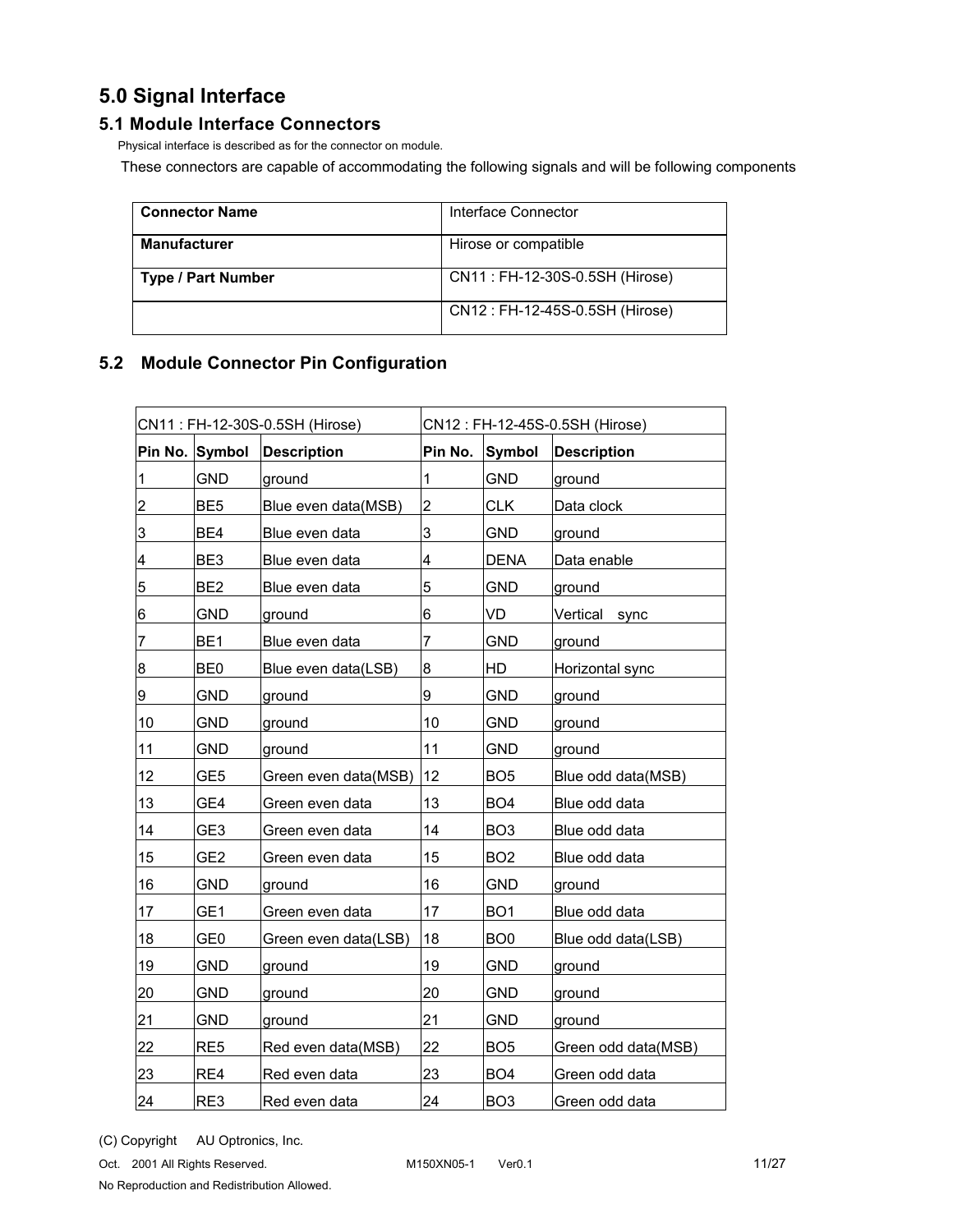| 25 | RE <sub>2</sub> | Red even data      | 25 | BO <sub>2</sub> | Green odd data      |
|----|-----------------|--------------------|----|-----------------|---------------------|
| 26 | <b>GND</b>      | ground             | 26 | <b>GND</b>      | ground              |
| 27 | RE <sub>1</sub> | Red even data      | 27 | BO <sub>1</sub> | Green odd data      |
| 28 | RE <sub>0</sub> | Red even data(LSB) | 28 | BO <sub>0</sub> | Green odd data(LSB) |
| 29 | <b>GND</b>      | ground             | 29 | <b>GND</b>      | ground              |
| 30 | <b>GND</b>      | ground             | 30 | <b>GND</b>      | ground              |
|    |                 |                    | 31 | <b>GND</b>      | ground              |
|    |                 |                    | 32 | RO <sub>5</sub> | Red odd data(MSB)   |
|    |                 |                    | 33 | RO <sub>4</sub> | Red odd data        |
|    |                 |                    | 34 | RO <sub>3</sub> | Red odd data        |
|    |                 |                    | 35 | RO <sub>2</sub> | Red odd data        |
|    |                 |                    | 36 | <b>GND</b>      | ground              |
|    |                 |                    | 37 | RO <sub>1</sub> | Red odd data        |
|    |                 |                    | 38 | RO <sub>0</sub> | Red odd data(LSB)   |
|    |                 |                    | 39 | <b>GND</b>      | ground              |
|    |                 |                    | 40 | <b>GND</b>      | ground              |
|    |                 |                    | 41 | <b>VCC</b>      | Power input +3.3V   |
|    |                 |                    | 42 | <b>VCC</b>      | Power input +3.3V   |
|    |                 |                    | 43 | <b>VCC</b>      | Power input +3.3V   |
|    |                 |                    | 44 | <b>NC</b>       | Should be open      |
|    |                 |                    | 45 | <b>NC</b>       | Should be open      |

# **5.3 Backlight Connectors**

| <b>Connector Name / Designation</b> | For Lamp Connector  |
|-------------------------------------|---------------------|
| <b>Manufacturer</b>                 | JST or compatible   |
| <b>Type / Part Number</b>           | <b>BHR-03VS-1</b>   |
| <b>Mating Type / Part Number</b>    | SM02(8.0)B-BHS-1-TB |

# **5.4 Backlight Connector Pin Configuration**

| Pin | Symbol    | <b>Description</b> |
|-----|-----------|--------------------|
|     | lHV       | Lamp High Voltage  |
| 12  | <b>NC</b> | INo connection     |
| 13  | LV        | Ground             |

- $\blacklozenge$  Cable length: 150 +- 5 mm
- ◆ Connector-output position: right side(front view)
- ◆ Lamp assy design shall be easy for replacement and repair.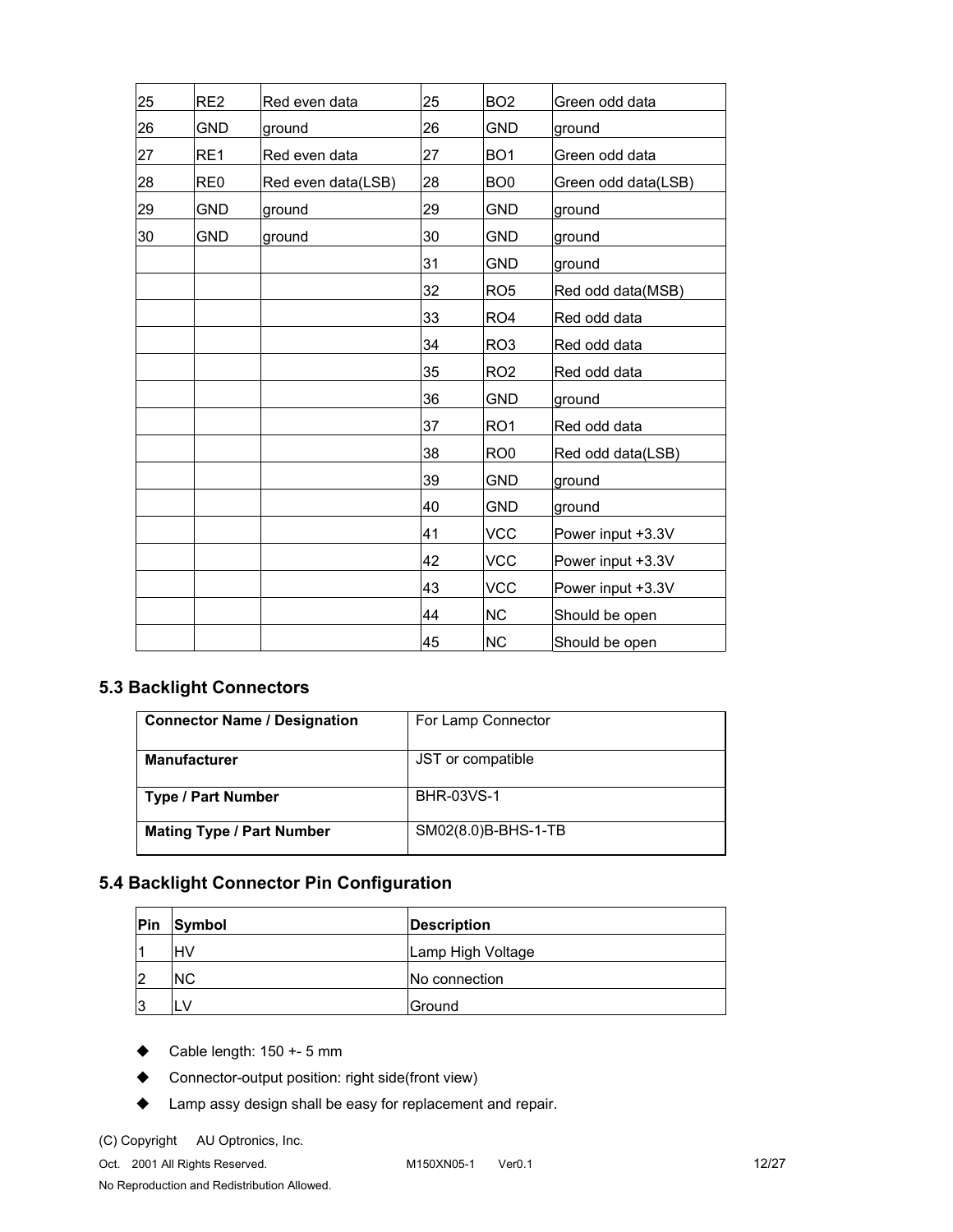# **5.5 Signal Electrical Characteristics**

Each signal characteristics are as follows;

| <b>Item</b>                    | Symbol | Min    | <b>Typ</b>               | <b>Max</b> | Unit |
|--------------------------------|--------|--------|--------------------------|------------|------|
| <b>LCD Drive</b><br>voltage    | VDD    | $+3.0$ | $+3.3$                   | $+3.6$     | [V]  |
| "High" input signal<br>voltage | Vih    | 2.0    | $\overline{\phantom{0}}$ |            | [V]  |
| "Low" input signal<br>voltage  | Vil    | -      |                          | 0.8        | [V]  |

# **5.6 Interface Timings Characteristics**

| Signal            | <b>Item</b>                   | Symbol       | <b>MIN</b>     | <b>TYP</b> | <b>MAX</b>                   | Unit         |
|-------------------|-------------------------------|--------------|----------------|------------|------------------------------|--------------|
| <b>DCLK</b>       | Frequency                     | 1/TDCLK      |                | 32.5       | 40.0                         | <b>MHz</b>   |
|                   | Period                        | <b>TDCLK</b> | 25             | 30.8       | $\qquad \qquad \blacksquare$ | ns           |
|                   | High time                     | тсн          | 0.4            | 0.5        | 0.6                          | <b>TDCLK</b> |
|                   | Low time                      | <b>TCL</b>   | 0.4            | 0.5        | 0.6                          | <b>TDCLK</b> |
| <b>DATA</b>       | Setup time                    | <b>TDS</b>   | 3              |            |                              | ns           |
|                   | Hold time                     | TDH          | 1              | -          | $\qquad \qquad \blacksquare$ | ns           |
| Data Enable       | Setup time                    | <b>TES</b>   | 3              | ۰          | -                            | ns           |
|                   | Hold time                     | TEH          | 1              |            |                              | ns           |
| Horizontal sync   | Frequency                     | 1/TH         |                | 48         | 60                           | <b>KHz</b>   |
|                   | Pulse width                   | THP          | $\overline{2}$ | 68         | $\overline{\phantom{a}}$     | <b>TDCLK</b> |
| <b>Horizontal</b> | Back-porch                    | <b>THB</b>   | 1              | 80         | -                            | <b>TDCLK</b> |
| Signal            | Display period                | <b>THD</b>   | 512            | 512        | 512                          | <b>TDCLK</b> |
|                   | Front-porch                   | THF          | $\Omega$       | 12         |                              | TDCLK        |
|                   | H total                       | TН           | 600            | 672        |                              |              |
| Vertical sync     | Frequency                     | 1/TV         |                | 60         | 75                           | <b>Hz</b>    |
|                   | Pulse width                   | <b>TVP</b>   | 1              | 6          | $\overline{\phantom{a}}$     | TH           |
| Vertical          | Back-porch                    | <b>TVB</b>   | $\overline{7}$ | 29         | 64                           | <b>TH</b>    |
| Signal            | Display period                | <b>TVD</b>   | 768            | 768        | 768                          | <b>TH</b>    |
|                   | Front-porch                   | <b>TVF</b>   |                | 3          |                              | TН           |
|                   | Vsync period +<br>Vback-porch | TVP+TVB      | 8              |            | 64                           |              |

Oct. 2001 All Rights Reserved. M150XN05-1 Ver0.1 13/27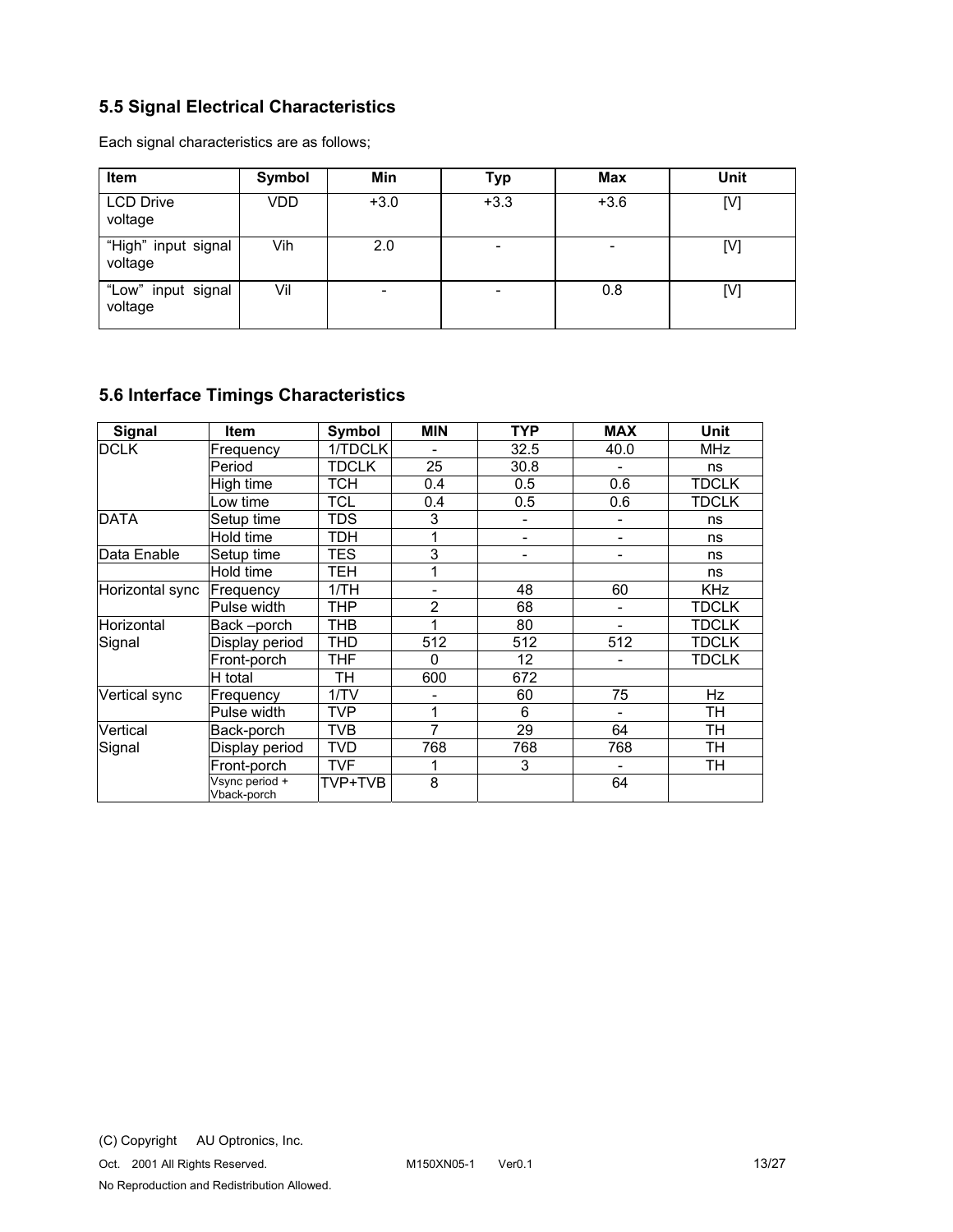# **5.7 Interface Timing Definition**



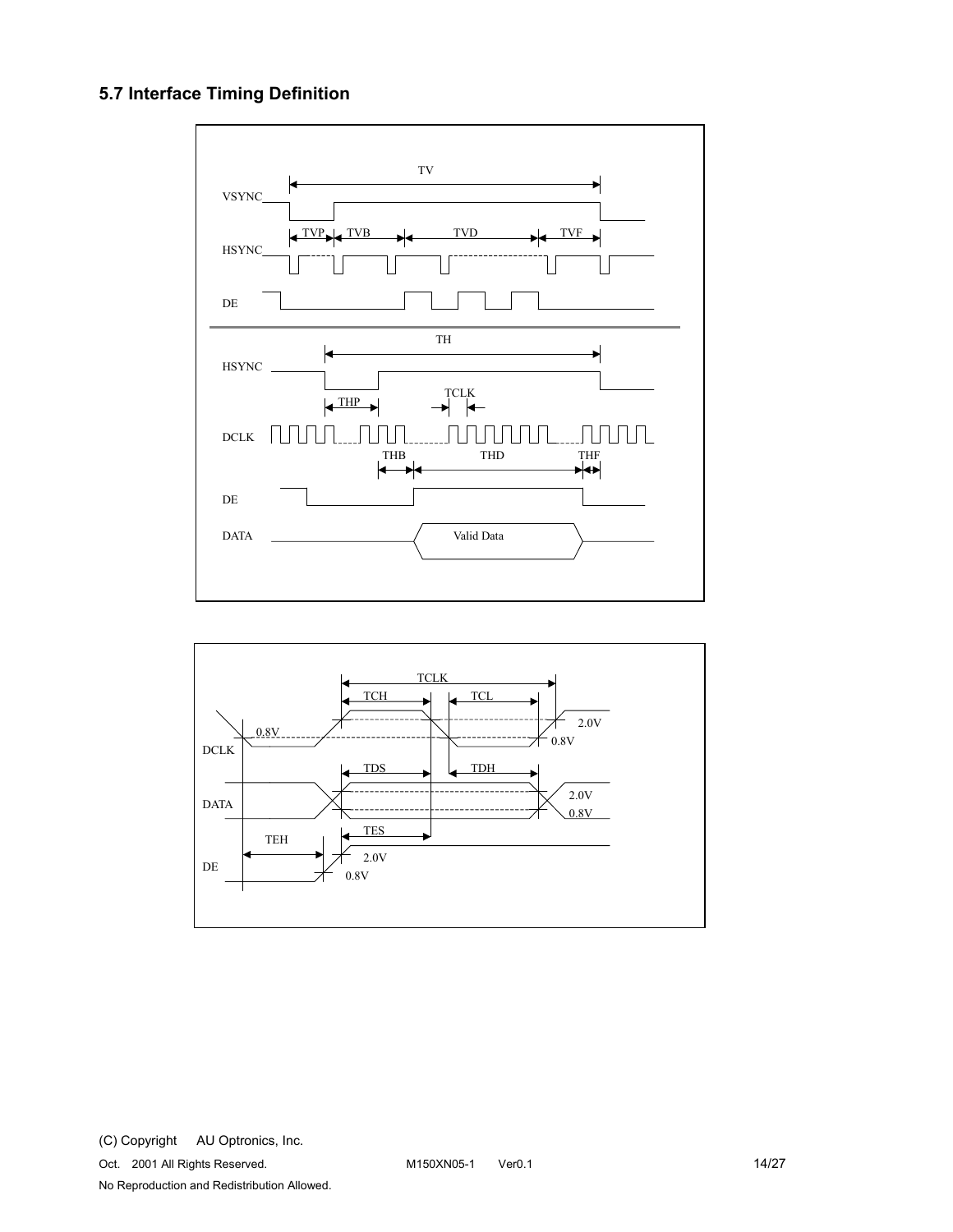# **6.0 Pixel format image**

Following figure shows the relationship of the input signals and LCD pixel format.

#### Odd : RO0~RO5,GO0~GO5,BO0~BO5

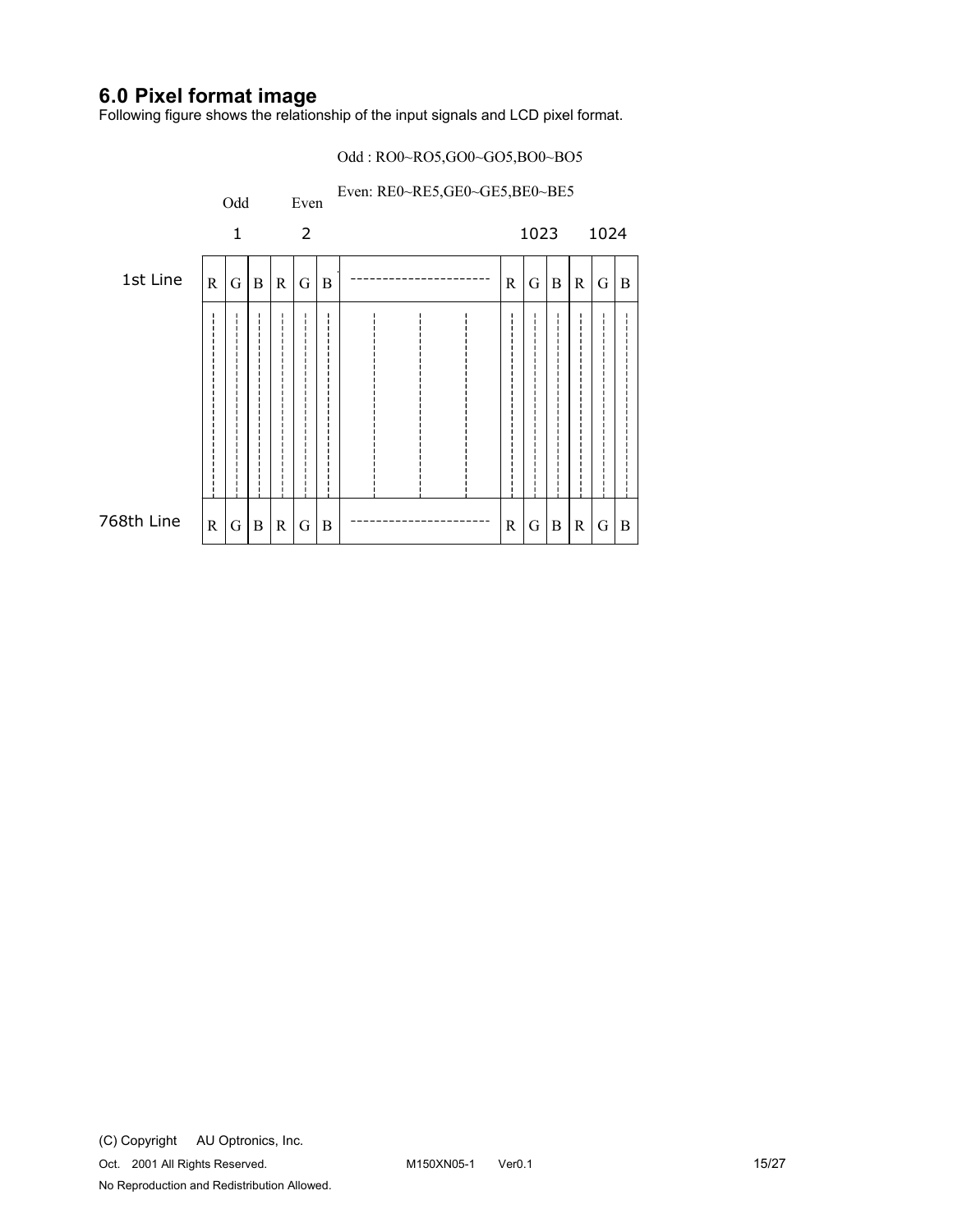# **7.0 Power Consumption**

Input power specifications are as follows;

| Symbol       | <b>Parameter</b>                                     | Min | <b>Typ</b> | Max | <b>Units</b> | <b>Condition</b>            |
|--------------|------------------------------------------------------|-----|------------|-----|--------------|-----------------------------|
| <b>VDD</b>   | <b>LCD Drive Voltage</b>                             | 3.0 | 3.3        | 3.6 | [V]          |                             |
| <b>IDD</b>   | <b>LCD Drive Current</b>                             |     | 600        | 700 | [MA]         |                             |
| <b>PDD</b>   | <b>LCD Drive power</b><br>consumption                |     | 2.0        | 2.4 | [Watt]       | VDD=3.3v, All Black Pattern |
| VDDrp        | Allowable<br>LCD Drive Ripple<br>Voltage             |     |            | 100 | [mV]<br>p-p  |                             |
| <b>VDDns</b> | Allowable<br><b>LCD Drive Ripple</b><br><b>Noise</b> |     |            | 100 | [mV]<br>p-p  |                             |

# **8.0 Power ON/OFF Sequence**

VDD power and lamp on/off sequence is as follows. Interface signals are also shown in the chart.

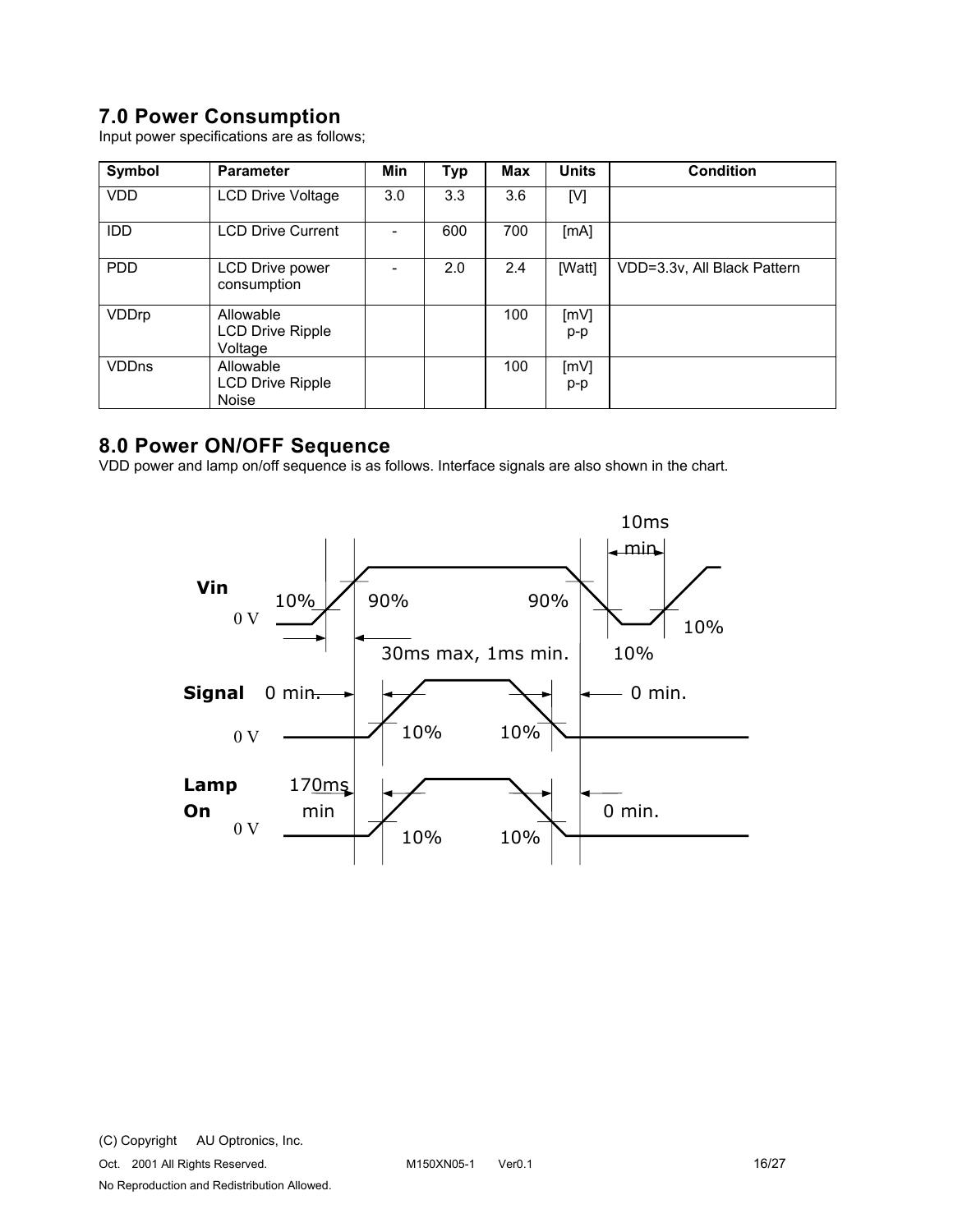# **9.0 Backlight Characteristics**

## **9.1 Signal for Lamp connector**

| Pin # | signal Name       |  |
|-------|-------------------|--|
|       | Lamp High Voltage |  |
|       | No connection     |  |
| 3     | Ground            |  |

## **9.2 Parameter guide line for CCFL Inverter**

| <b>Symble</b>                                   | <b>Parameter</b>                                        | Min                   | <b>Typ</b>                                  | <b>Max</b> | <b>Units</b>           | <b>Condition</b>              |
|-------------------------------------------------|---------------------------------------------------------|-----------------------|---------------------------------------------|------------|------------------------|-------------------------------|
| (L255)                                          | <b>White Luminance</b>                                  | $410 \omega$<br>6.5mA | 450@<br>6.5mA<br>500@<br>8.0 <sub>m</sub> A |            | $\lceil cd/m^2 \rceil$ | $(Ta=25^{\circ}C)$            |
| <b>IRCFL</b>                                    | CCFL operation range                                    | 3.0                   | 8.0                                         | 8.5        | [MA]<br>rms            | $(Ta=25^{\circ}C)$<br>Note 5  |
| <b>ICFL</b>                                     | CCFL Inrush current                                     |                       | ۰                                           | 20         | [MA]                   | Note 1                        |
| fCFL                                            | <b>CCFL Frequency</b>                                   | 40                    | 55                                          | 60         | [KHz]                  | $(Ta=25^{\circ}C)$<br>Note 2  |
| <b>ViCFL</b><br>$(25^{\circ}$ C)<br>(reference) | <b>CCFL Ignition Voltage</b>                            | 1000                  |                                             |            | [Volt]<br>rms          | 25℃)<br>(Ta=<br>Note 4        |
| <b>VICFL</b><br>$(0^{\circ}C)$<br>(reference)   | <b>CCFL Ignition Voltage</b>                            | 1300                  |                                             |            | [Volt]<br>rms          | $(Ta = 0^{\circ}C)$<br>Note 4 |
| <b>VCFL</b>                                     | <b>CCFL Discharge Voltage</b><br>(Reference)            |                       | 590                                         | 650        | [Volt]<br>rms          | $(Ta=25^{\circ}C)$<br>Note 3  |
| <b>PCFL</b>                                     | CCFL Power consumption<br>@ 8mA (excluding<br>inverter) |                       | 9.4                                         | 10.4       | [Watt]                 | $(Ta=25^{\circ}C)$<br>Note 3  |

Note 1: Duration=50 [msec]

Note 2: CCFL Frequency should be carefully determined to avoid interference between inverter and TFT LCD Note 3: Calculator value for reference (ICFL×VCFL=PCFL)

Note 4: CCFL inverter should be able to give out a power that has a generating capacity of over 1300 voltage. Lamp units need 1300 voltage minimum for ignition

Note 5: CCFL life time 30,000hr under 8mA,it's defined as when the brightness is reduced by half.

To exceed 8.0mA,life time accelerate drop down and if to exceed 8.5mA has safety problem.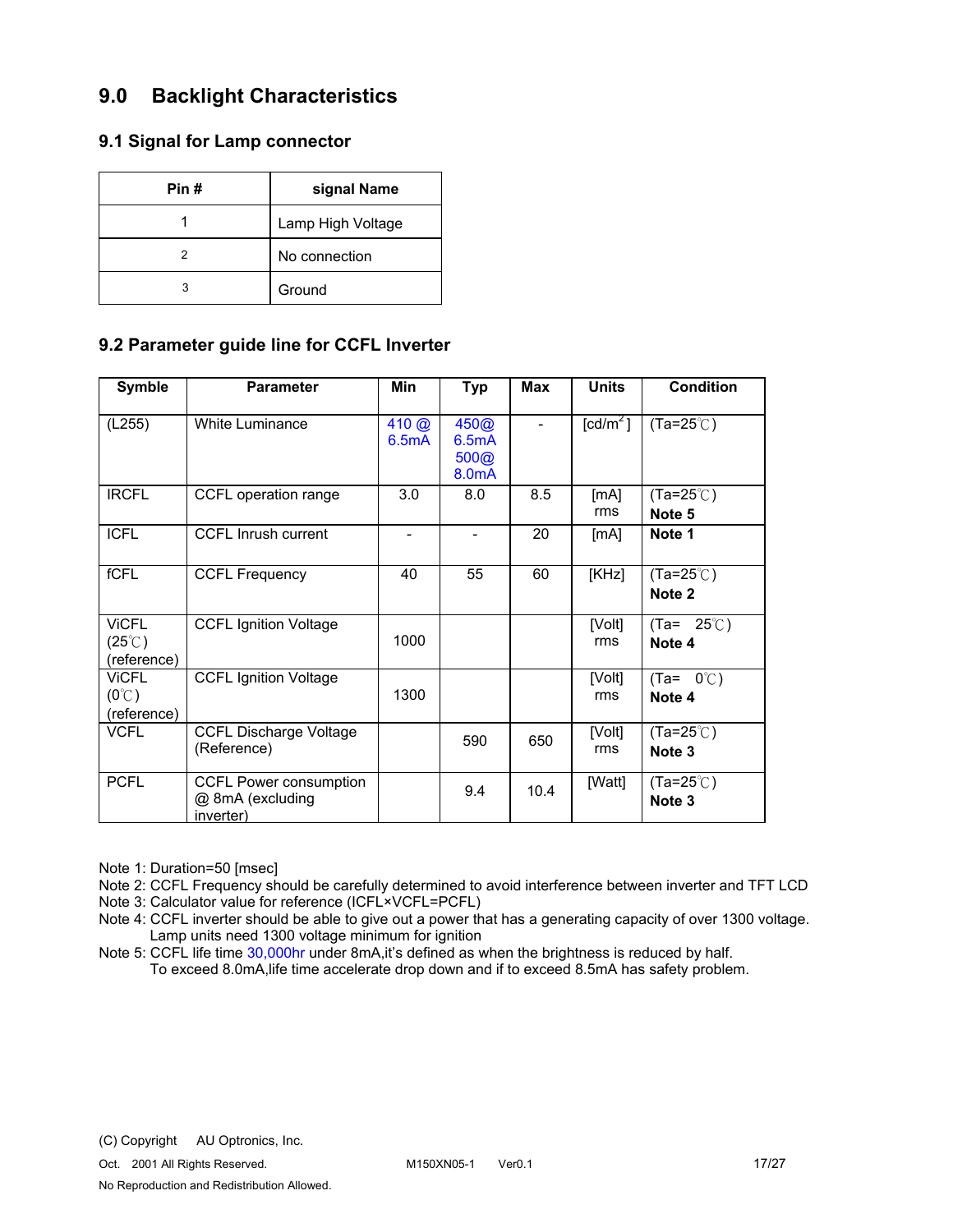# $\Box$ **10.0 Label, Vibration, Shock, and Drop 10.1 Label**

Unit mark is printed on a label. The label is shown as below:



### **10.2 Vibration & Shock**

The module shall work error free after following vibration and shock condition. Likewise the module shall not sustain any damage after vibration and shock test.

(C) Copyright AU Optronics, Inc.

Oct. 2001 All Rights Reserved. M150XN05-1 Ver0.1 18/27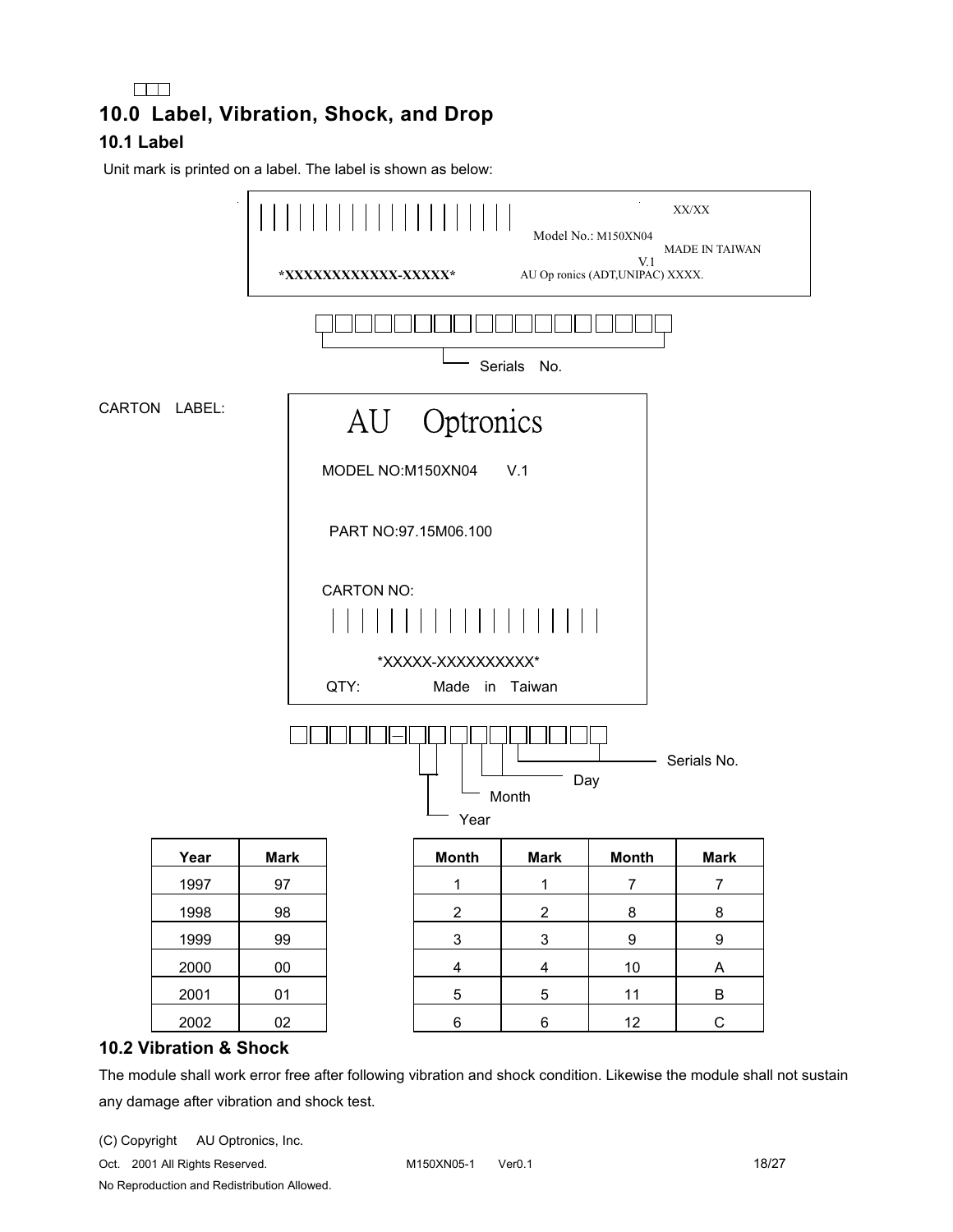#### **10.2.1 Vibration Test Spec:**

- Frequency: 10 200Hz
- Sweep:  $30$  Minutes each Axis  $(X, Y, Z)$
- $\bullet$  Acceleration: 1.5G(10~200Hz P- P)
- Test method:

| <b>Acceleration (G)</b> | 1.5             |
|-------------------------|-----------------|
| Frequency (Hz)          | $10 - 200 - 10$ |
| <b>Active time(min)</b> | 30              |

#### **10.2.2 Shock Test Spec:**

| Acceleration (G) -a | 50       |
|---------------------|----------|
| Active time(ms) -b  | 20       |
| <b>Wave form</b>    | half-sin |
| Times               |          |

• Direction:  $\pm$ X,  $\pm$ Y,  $\pm$ Z

## **10.3 Drop**

Package test: The drop height is defined as 60 cm.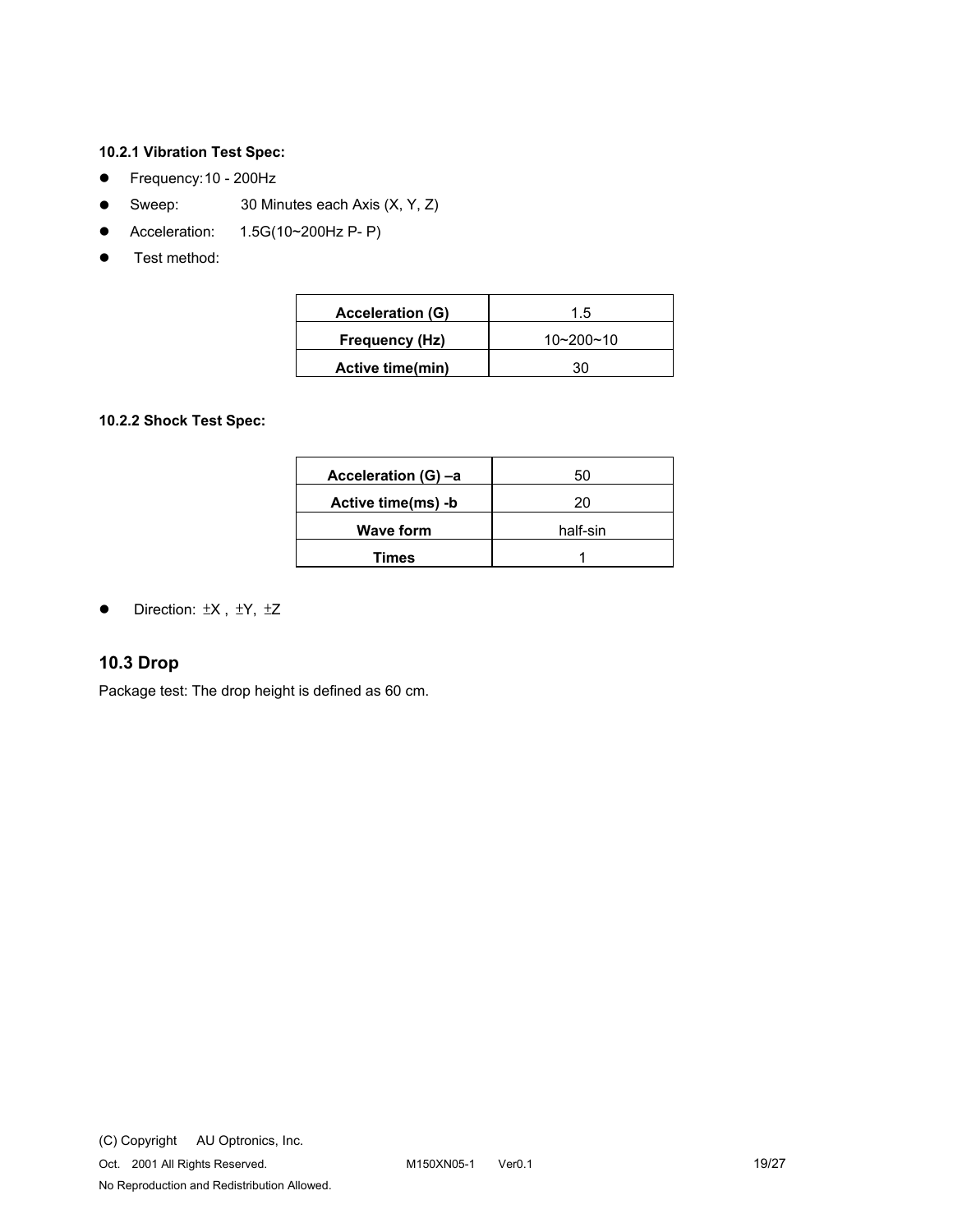# **11.0 Environment**

The display module will meet the provision of this specification during operating condition or after storage or shipment condition specified below. Operation at 10% beyond the specified range will not cause physical damage to the unit.

# **11.1 Temperature and Humidity**

### **11.1.1 Operating Conditions**

The display module operates error free, when operated under the following conditions;

| Temperature          | $0^{\circ}$ C to 50 $^{\circ}$ C |
|----------------------|----------------------------------|
| Relative Humidity    | 20% to 85%                       |
| Wet Bulb Temperature | 39.0 $\mathrm{^0C}$              |

### **11.1.2 Shipping Conditions**

The display module operates error free, after the following conditions; Temperature C to 60  $^{\circ}$ C Relative Humidity 5% to 95% Wet Bulb Temperature 39.0 $\mathrm{^0C}$ 

### **11.2 Atmospheric Pressure**

The display assembly is capable of being operated without affecting its operations over the pressure range as following specified:

|                  | <b>Pressure</b> | Altitude               |
|------------------|-----------------|------------------------|
| Maximum Pressure | 1040 hPa        | 0 m = sea level        |
| Minimum Pressure | 601 hPa         | $3658 m = 12,000$ feet |

Note: Non-operation altitude limit of this display module = 40,000 feet. = 12193 m.

### **11.3 Thermal Shock**

The display module will not sustain damage after being subjected to 100 cycles of rapid temperature change. A cycle of rapid temperature change consists of varying the temperature from -20 $\rm{^0C}$  to 60 $\rm{^0C}$ , and back again.

| Thermal shock cycle | -20 $\mathrm{^0C}$ for 30min |  |  |
|---------------------|------------------------------|--|--|
|                     | 60 °C for 30min              |  |  |

Power is not applied during the test. After temperature cycling, the unit is placed in normal room ambient for at least 4 hours before powering on.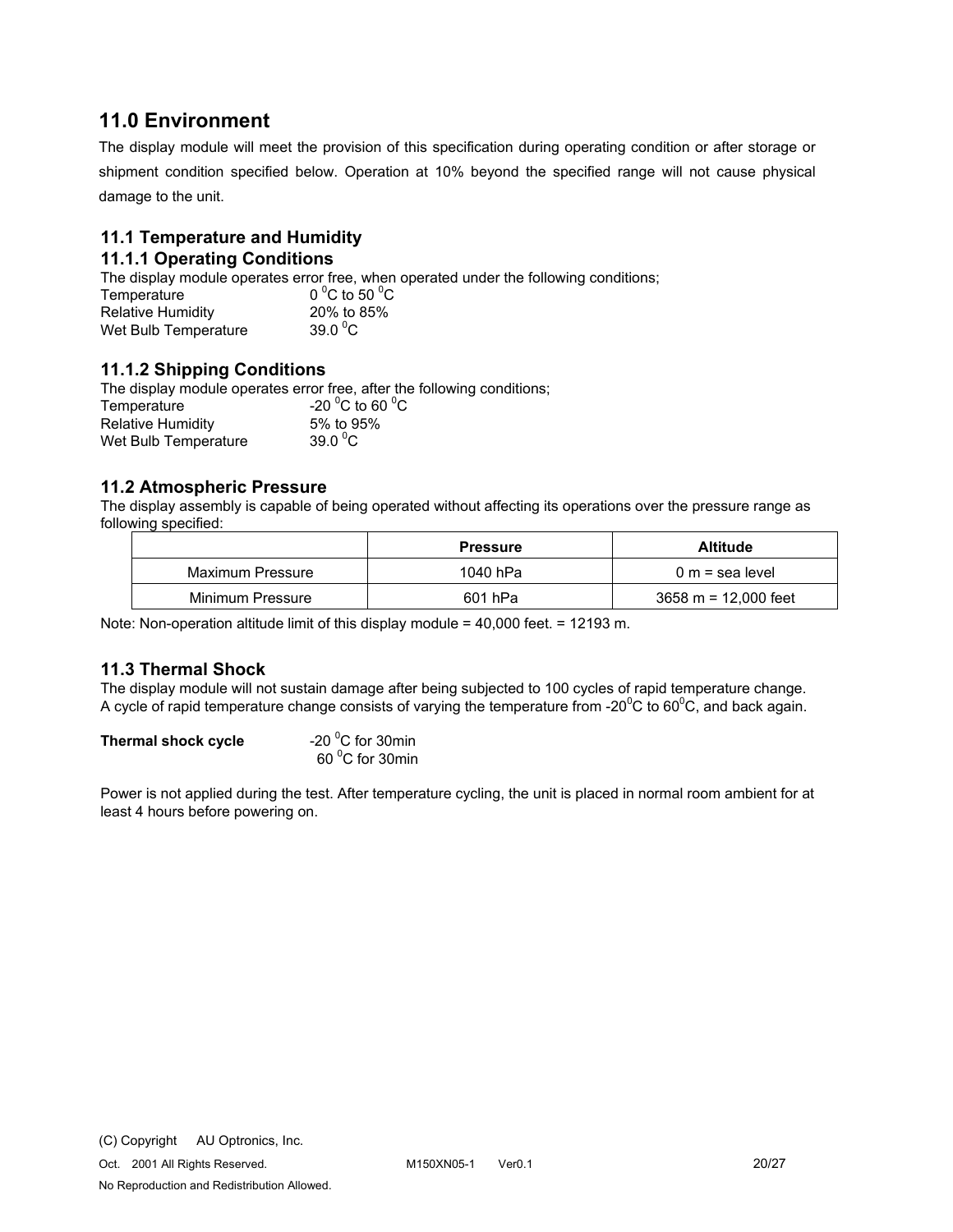# **12.0 Reliability**

This display module and the packaging of that will comply following standards.

### **12.1 Failure Criteria**

The display assembly will be considered as failing unit when it no longer meets any of the requirements stated in this specification. Only as for maximum white luminance, following criteria is applicable.

● Maximum white Luminance shall be 75 cd/m<sup>2</sup> or more.

#### **12.2 Failure Rate**

The average failure rate of the display module (from first power-on cycle till 1,000 hours later) will not exceed1.0%. The average failure rate of the display module from 1,000 hours until 10,000 hours will not exceed 0.70% per 1000 hours.

#### **12.2.1 Usage**

The assumed usage for the above criteria is:

- 220 power-on hours per month
- 500 power on/off cycles per month
- Maximum brightness setting
- Operation to be within office environment ( $25^{\circ}$ C typical)

#### **12.2.2 Component De-rating**

All the components used in this device will be checked the load condition to meet the failure rate criteria.

### **12.3 CCFL Life**

The assumed CCFL Life will be longer than 30,000 hours under stable condition at 25 $\pm$ 5  $^{\rm o}$ C; Standard current at  $8.0 \pm 0.5$  mA Definition of life: brightness becomes 50% or less than the minimum luminance value of CCFL.

#### **12.4 ON/OFF Cycle**

The display module will be capable of being operated over the following ON/OFF Cycles.

| <b>ON/OFF</b>       | Value  | Cvcle                          |
|---------------------|--------|--------------------------------|
| +VDD and CCFL power | 36.000 | 10 seconds on / 10 seconds off |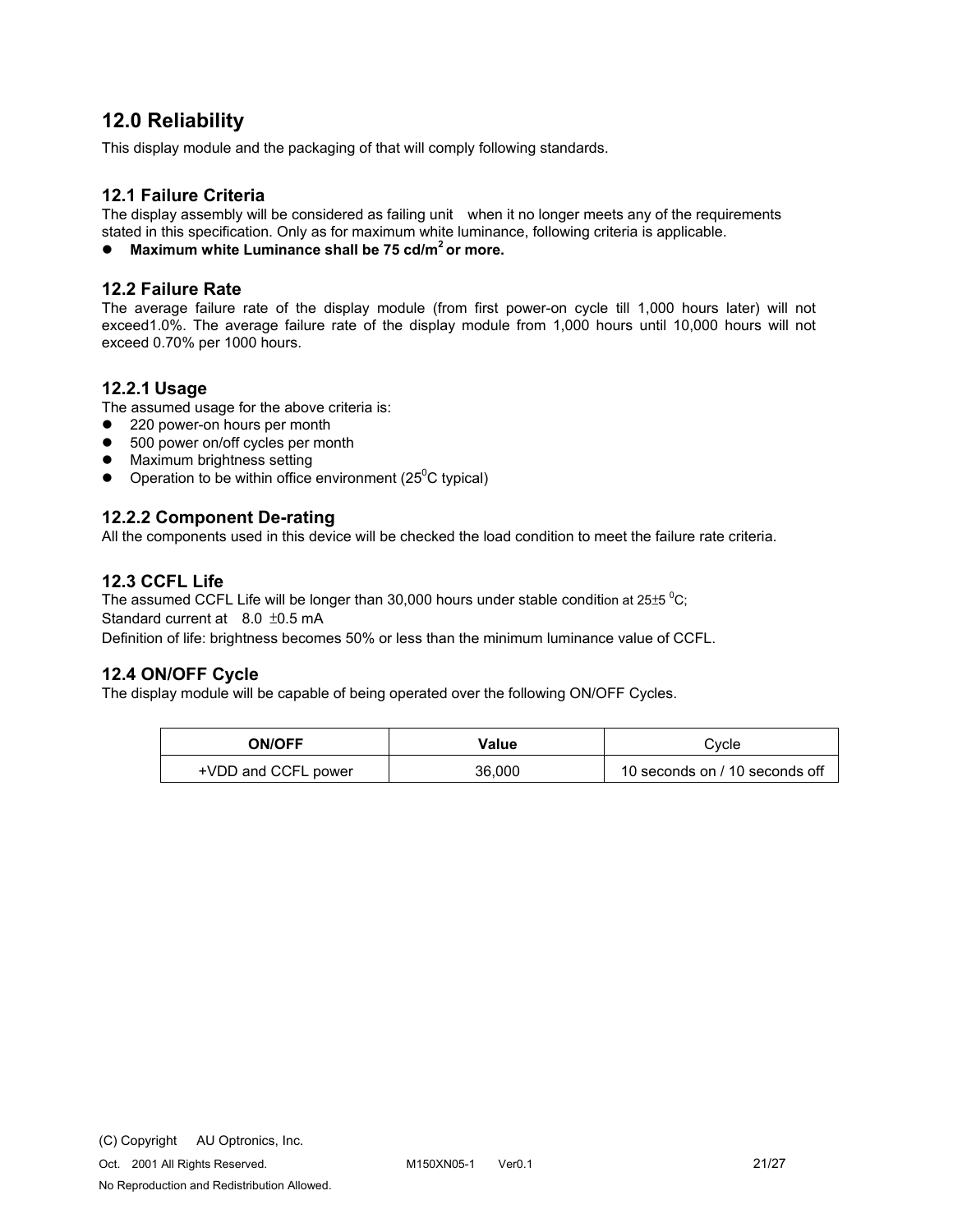# **13.0 Safety**

## **13.1 Sharp Edge Requirements**

There will be no sharp edges or corners on the display assembly that could cause injury.

### **13.2 Materials**

### **13.2.1 Toxicity**

There will be no carcinogenic materials used anywhere in the display module. If toxic materials are used, they will be reviewed and approved by the responsible ADT Toxicologist.

### **13.2.2 Flammability**

All components including electrical components that do not meet the flammability grade UL94-V1 in the module will complete the flammability rating exception approval process. The printed circuit board will be made from material rated 94-V1 or better. The actual UL flammability rating will be printed on the printed circuit board.

### **13.3 Capacitors**

If any polarized capacitors are used in the display assembly, provisions will be made to keep them from being inserted backwards.

### **13.4 Hazardous Voltages**

Any point exceeding 42.4 volts meets the requirement of the limited current circuit. The current through a  $2K\Omega$ resistance is less than 0.7 x f (kHz) mA.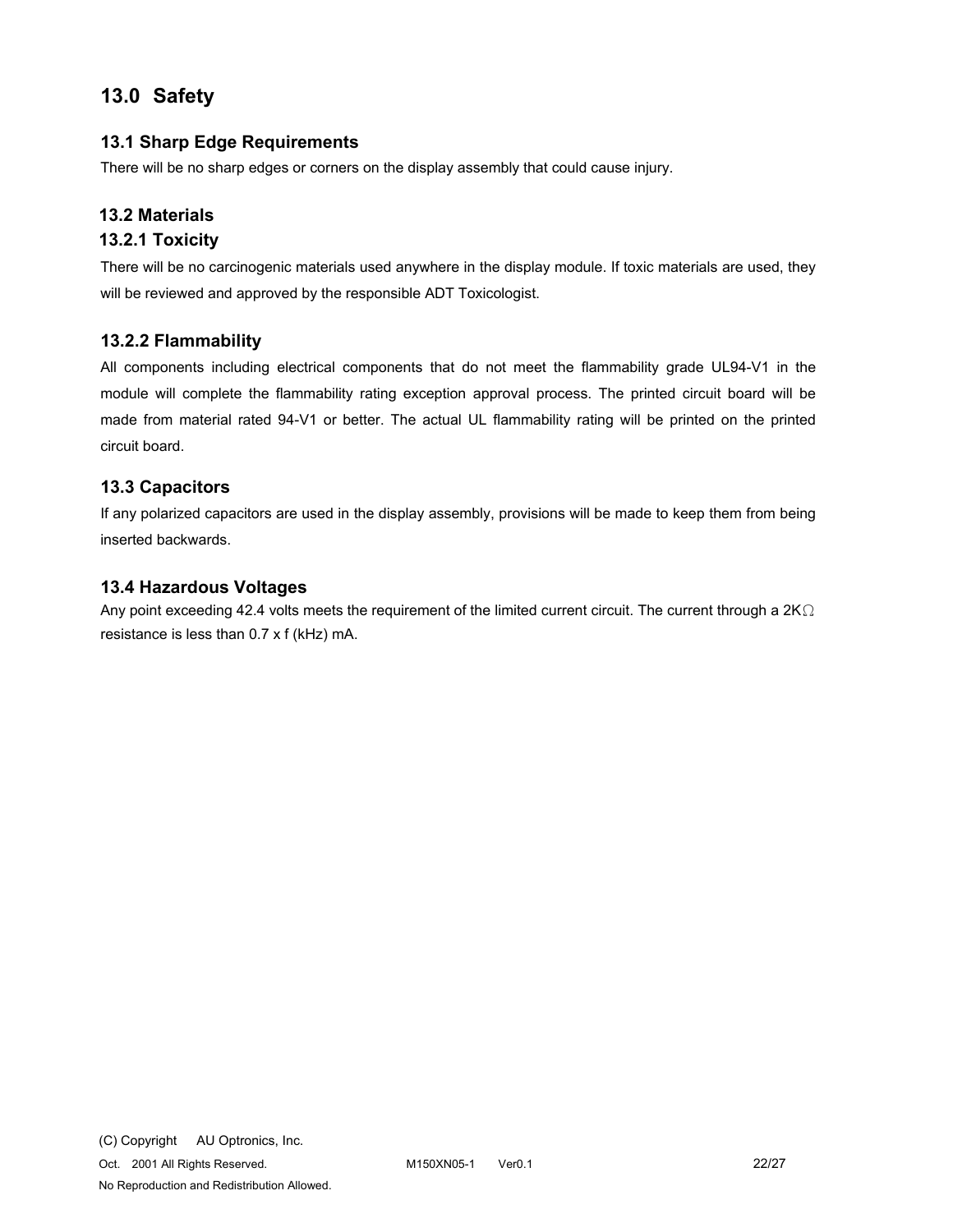# **14.0 Other requirements**

## **14.1 Smoke Free Design**

By any single failure, any smoke nor strange smell shall not be observed by the operator.

## **14.2 National Test Lab Requirement**

The display module will satisfy all requirements for compliance to the following requirement:

| UL 1950, First Edition | U.S.A. Information Technology Equipment         |
|------------------------|-------------------------------------------------|
| CSA C22.2 No.950-M89   | Canada, Information Technology Equipment        |
| <b>IEC 950</b>         | International, Information Technology Equipment |
| <b>EN 60 950</b>       | International, Information Processing Equipment |
|                        | (European Norm for IEC950)                      |

The construction of the display module is designed to suppress EMI. When mounted into a specified host system, the system will meet the following EMI requirement:

**FCC Part 15 Class B VCCI Class 2 CISPR 22, class B Taiwan CNS standard China CCIB standard**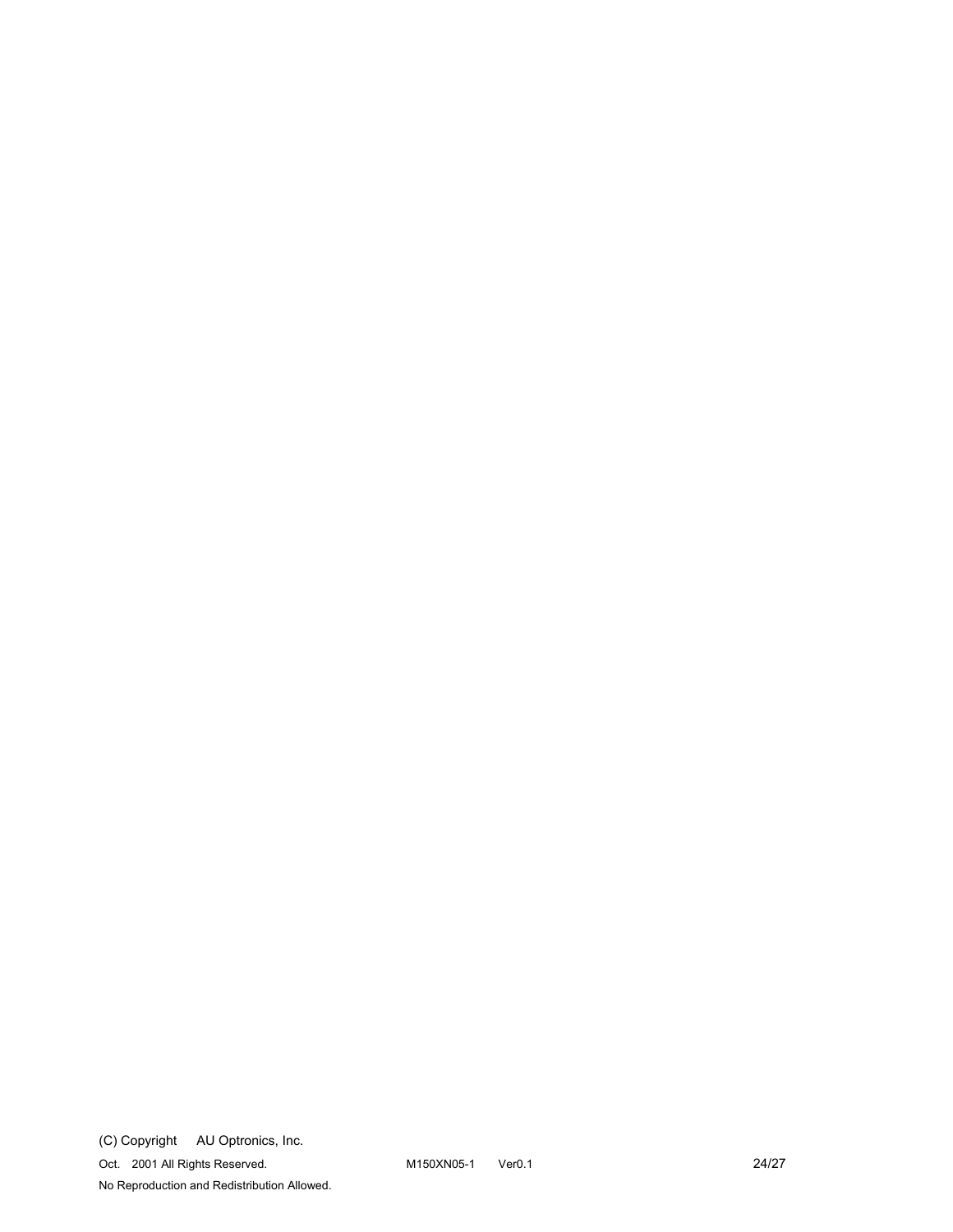# **15.Packing**

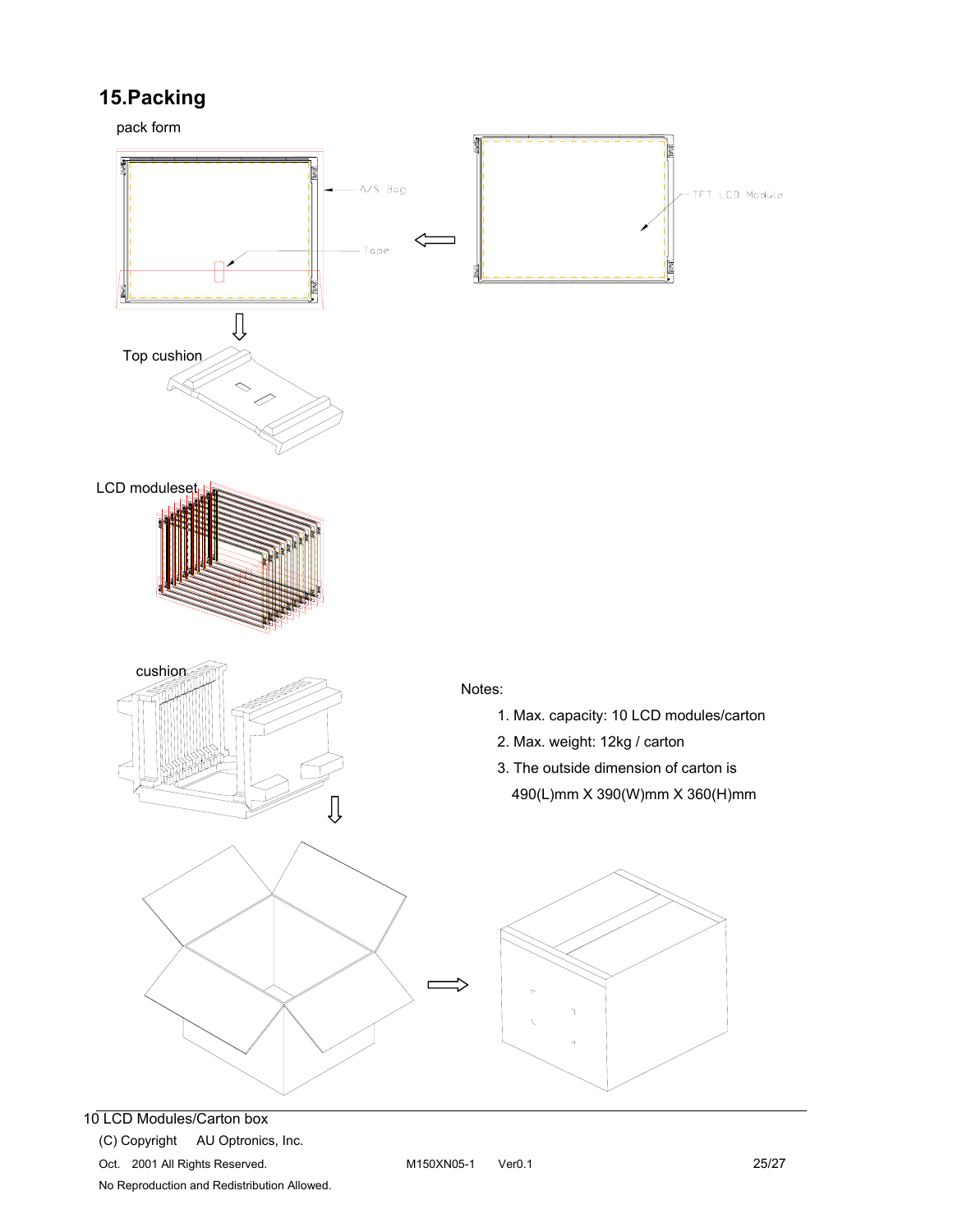

(C) Copyri